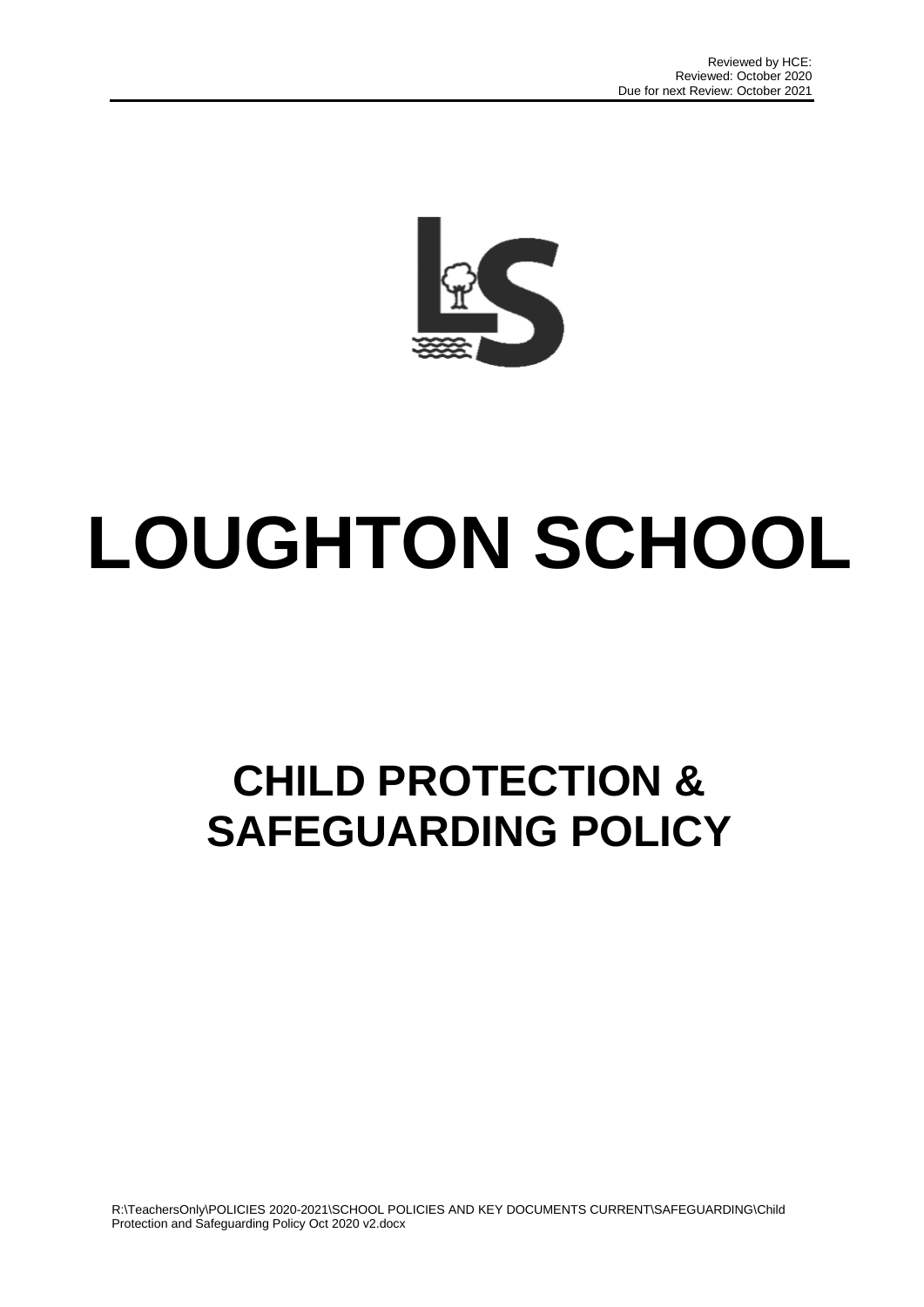# **1. KEY CONTACTS IN SCHOOL**

# **Headteacher/senior officer:**

Name: Rebekah Green Contact details: Loughton School, 01908 665971

# **Designated Safeguarding Lead:**

Name: Rebekah Green Contact details: Loughton School, 01908 665971 **07495 577402**

# **Deputy Designated Safeguarding Lead:**

Name: Kelly Gordge (Family Support Worker) Contact details: Loughton School, 01908 665971 Name: Emma Churchman (Family Support Worker) Contact details: Loughton School, 01908 665971

# **Members of Safeguarding team:**

Name: Ellie Frost (Deputy Head) Contact details: Loughton School, 01908 665971 Name: Sarah Gates (Medical LSA) Contact details: Loughton School, 01908 665971 Name: Nana Brago (Pastoral Lead) Contact details: Loughton School, 01908 665971 Name: Charlie McNeaney (Academic Lead) Contact details: Loughton School, 01908 665971

#### **Designated Online Safety lead:** Name: Nana Brago Contact details: Loughton School, 01908 665971

**Designated Prevent lead:** Name: Rebekah Green Contact details: Loughton School, 01908 665971

# **Designated CSE lead:**

Name: Rebekah Green Contact details: Loughton School, 01908 665971

# **Designated LAC (Looked After Children) lead:**

Name: Nana Brago Contact details: Loughton School, 01908 665971

# **Chair of Governing Board:**

Name: Sandy Blackledge Contact details: telephone number available from Loughton School chair@loughton.school

# **Designated Governor for Safeguarding:**

Name: Neil Stickland Contact details: telephone number available from Loughton School [safeguarding@loughton.school](mailto:safeguarding@loughton.school)

# **Designated Governor for Safer Recruitment:**

Name: Sandy Blackledge Contact details: telephone number available from Loughton School governors@loughton.school

# **Designated Safeguarding Lead on duty – Mobile 07879 528704**

R:\TeachersOnly\POLICIES 2020-2021\SCHOOL POLICIES AND KEY DOCUMENTS CURRENT\SAFEGUARDING\Child Protection and Safeguarding Policy Oct 2020 v2.docx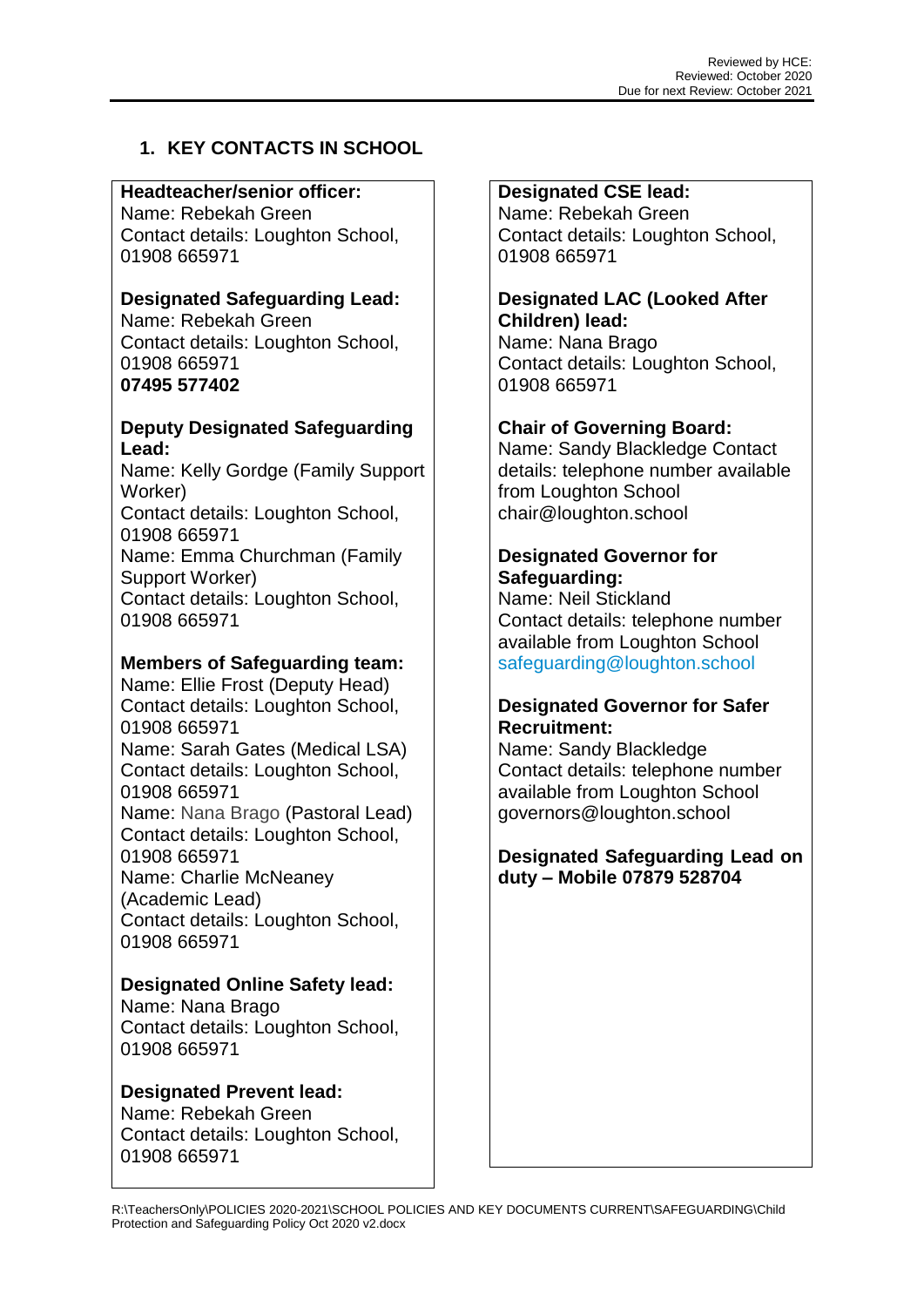# **1. INTRODUCTION**

Safeguarding is defined as protecting children from maltreatment, preventing impairment of health and/or development, ensuring that children grow up in the provision of safe and effective care and taking action to enable all children to have the best life chances.

Child Protection is about identifying and acting on behalf of children who may be at significant risk of harm.

All children need to be safeguarded, only those at risk of significant harm will need child protection services.

The purpose of a child protection policy is to:

- Inform staff, parents, volunteers and governors about the school's responsibilities for safeguarding children.
- Enable everyone to have a clear understanding of how these responsibilities should be carried out.

A child protection policy will form part of a suite of documents and policies that relate to the school's safeguarding responsibilities.

It also supports staff to protect themselves. All staff are aware that breaches of the School safeguarding procedures and policies, places children and staff at risk.

Several other school policies and procedures form part of the wider safeguarding and child welfare agenda and therefore the child protection policy should be read in conjunction with the policies listed below:

- Anti-bullying policy
- Pupil behaviour / discipline policy
- Physical intervention /Use of restraint policy
- Behaviour Policy
- E-safety and ICT / Online safety policy
- Photographic images of children
- Health and safety policy including administration of medicines
- Toileting/intimate care polices
- Procedures for assessing and managing risk e.g. school trips
- Safer recruitment policies and practice
- Staff induction policy
- Code of conduct for staff
- First aid and Paediatric first aid policy
- Equality policy
- Allegations against staff
- Complaints policy
- PREVENT- Appendix 1
- Female Genital Mutilation (FGM) Appendix 2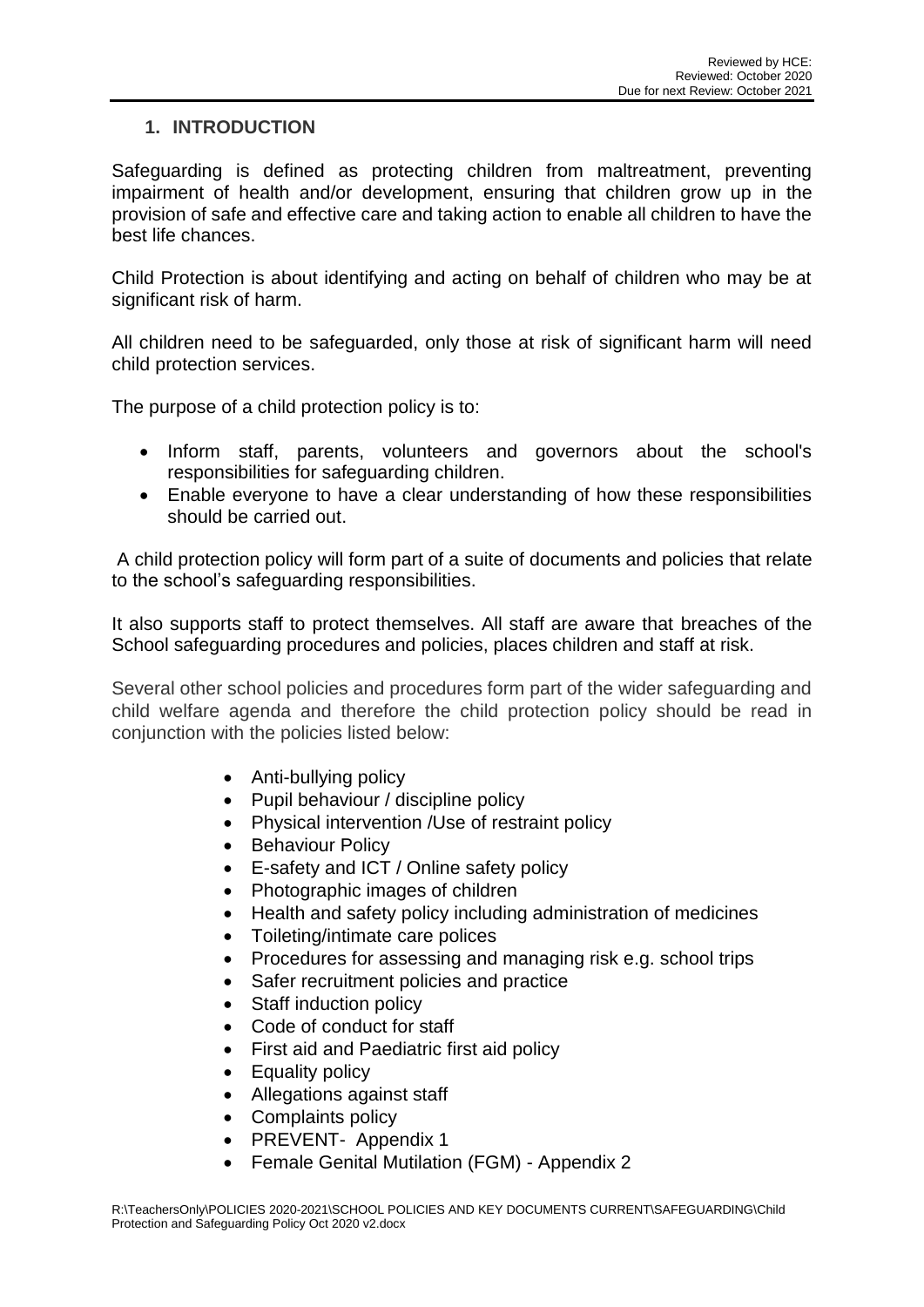- Child Sexual Exploitation (CSE) Appendix 3
- Peer on Peer Abuse Appendix 4
- Child Criminal Exploitation & County Lines Appendix 5
- Serious Violence Appendix 6
- Other safeguarding issues Appendix 7
- COVID-19 & Safeguarding– Appendix 8

# **2. SAFEGUARDING STATEMENT**

Safeguarding is everybody's business. Loughton School is committed to ensuring that all our children and young people are in an environment that is as safe as we can make it and that children and young people feel safe.

Loughton School regards safeguarding children and young people of paramount importance.

We recognise that children and young people who do not feel safe, are unable to achieve their academic potential. Safeguarding and Education operate hand in hand within this school.

Children, parents/carers and staff are encouraged to raise concerns and are able to talk about any safeguarding concerns and feel assured that they will be listened to.

All staff and volunteers have been trained to be aware of and implement the schools safeguarding procedures and MK Together guidance and local policies. They are clear about what to do if they suspect a child or young person may be experiencing, or be at risk of, harm and know how to report this through to the relevant person.

**In any case where any staff member or volunteer is concerned that a child is, or may be, at risk of significant harm they are required to report this through to the Designated Safeguarding Lead who will make a referral directly to Milton Keynes Council Multi-Agency Safeguarding Hub (MASH).** 

**In the event of the Designated Safeguarding Lead or a member of the Safeguarding Team being unavailable or disagreement with the DSL's decision, all staff are confident to make a referral directly to MASH immediately. Staff are required to inform the DSL asap, if they have made a referral.** *see contact details at the end of this document.*

# **If a child or other person is at immediate risk of harm, the first response should always be to call the police on 999.**

This policy applies to all adults, including any volunteers or commissioned services, working in or on behalf of Loughton School. Contractors or clubs operating within the school premises are made aware of their safeguarding responsibilities and asked for written confirmation that they have these in place. Loughton School ensures that all contractors and clubs operating within the school have signed to ensure that they have policies, Safer recruitment checks and training in place. They are also required to report concerns to the Designated Safeguarding Lead if the child attends the School.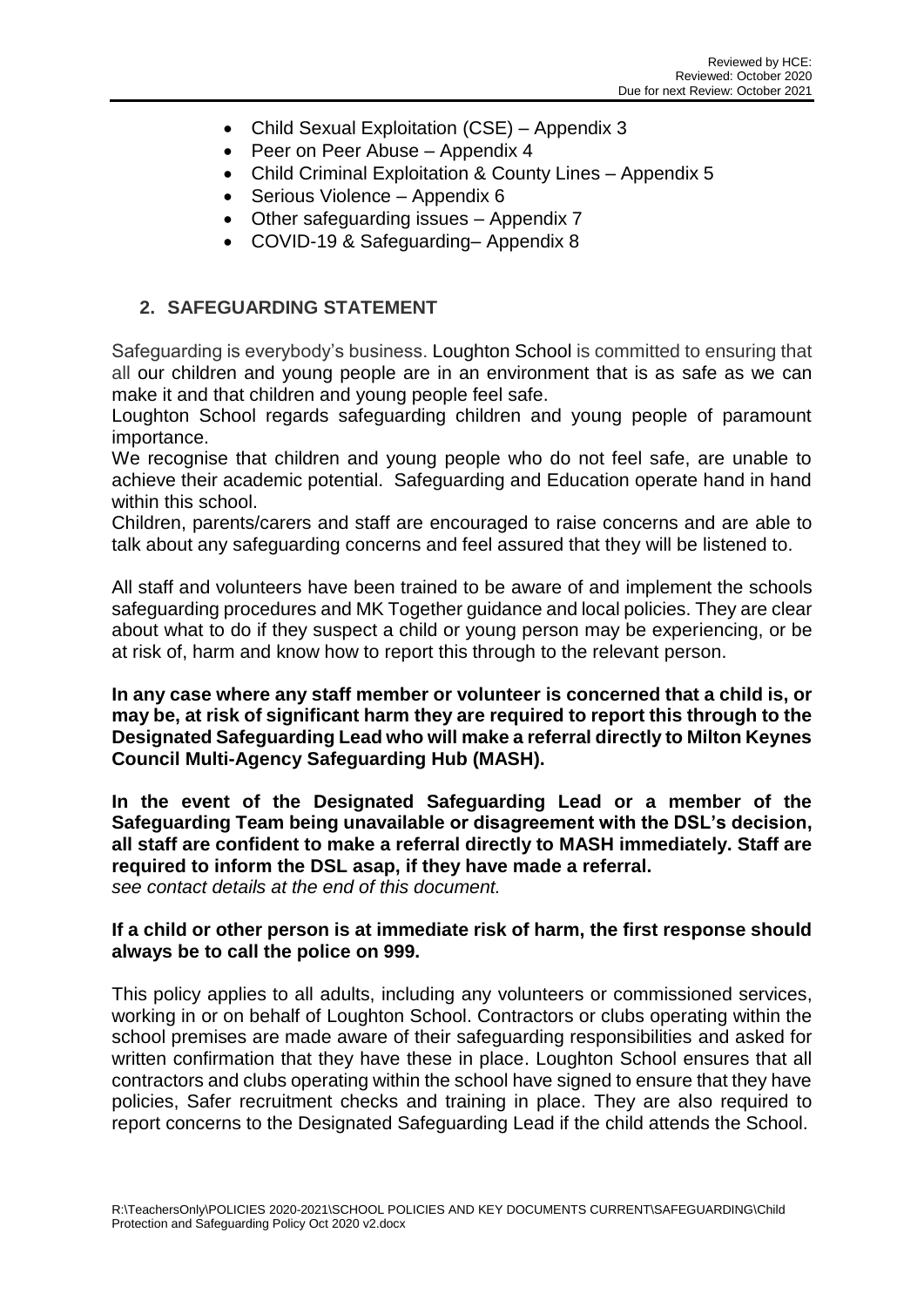# **General Principles**

Safeguarding and the welfare of children is the responsibility of everyone who has contact with children and young people. We recognise that we have a duty of care to all children under our care. This means that if a concern is raised about an individual child, we will support staff to report the concern to the relevant body.

Loughton School recognises the need to safeguard all children, regardless of age, gender, ability, culture, race, language, religion or sexual identity.

Loughton school recognises that all children have equal rights to protection.

. The DSL will work with staff to decide the next step.

Options could be:

- Managing support for the child internally within the school
- Completing an Early Help Assessment (EHA) and referral to Children and Family Practices
- Referral to statutory services such as Children's Social Care

We will always notify the parent/carer when a referral is being made, **unless it places the child at increased risk or there is a flight risk or a concern around fabricated and induced illness**. **We will seek advice and guidance from MASH if we are unsure whether we should inform parents.**

We will ensure there are appropriate systems in place for seeking and taking into account the child's wishes and feelings when making decisions, taking action and deciding what services to provide to protect individual children. However, we have a duty to protect children, who may be unable to protect themselves, so any cases of significant risk, or if other children are at risk, will always be reported to MASH.

In line with legislation and guidance, we will ensure that arrangements are in place to safeguard and promote the welfare of children and young people by:

- Establishing a safe environment in which children can learn and develop, where they feel secure and are encouraged to talk and are listened to
- Providing children, young people and carers with opportunities to discuss issues and report problems affecting their safety and welfare*.*
- Safeguarding their welfare, particularly those children and young people who are most disadvantaged or vulnerable.
- Including opportunities in the curriculum for children to develop the skills they need to recognise and stay safe from abuse.
- Ensure that all staff and volunteers understand their responsibilities in identifying and reporting abuse.
- All staff can identify the Safeguarding team, understand their role and responsibilities and are confident to bring concerns to their attention.
- All staff have read and signed to say they understand and agree to adhere to school policies and have read Part One and Appendix A of Keeping Children Safe in Education.
- All staff receive annual training to enable them to identify, support and refer on children who may need support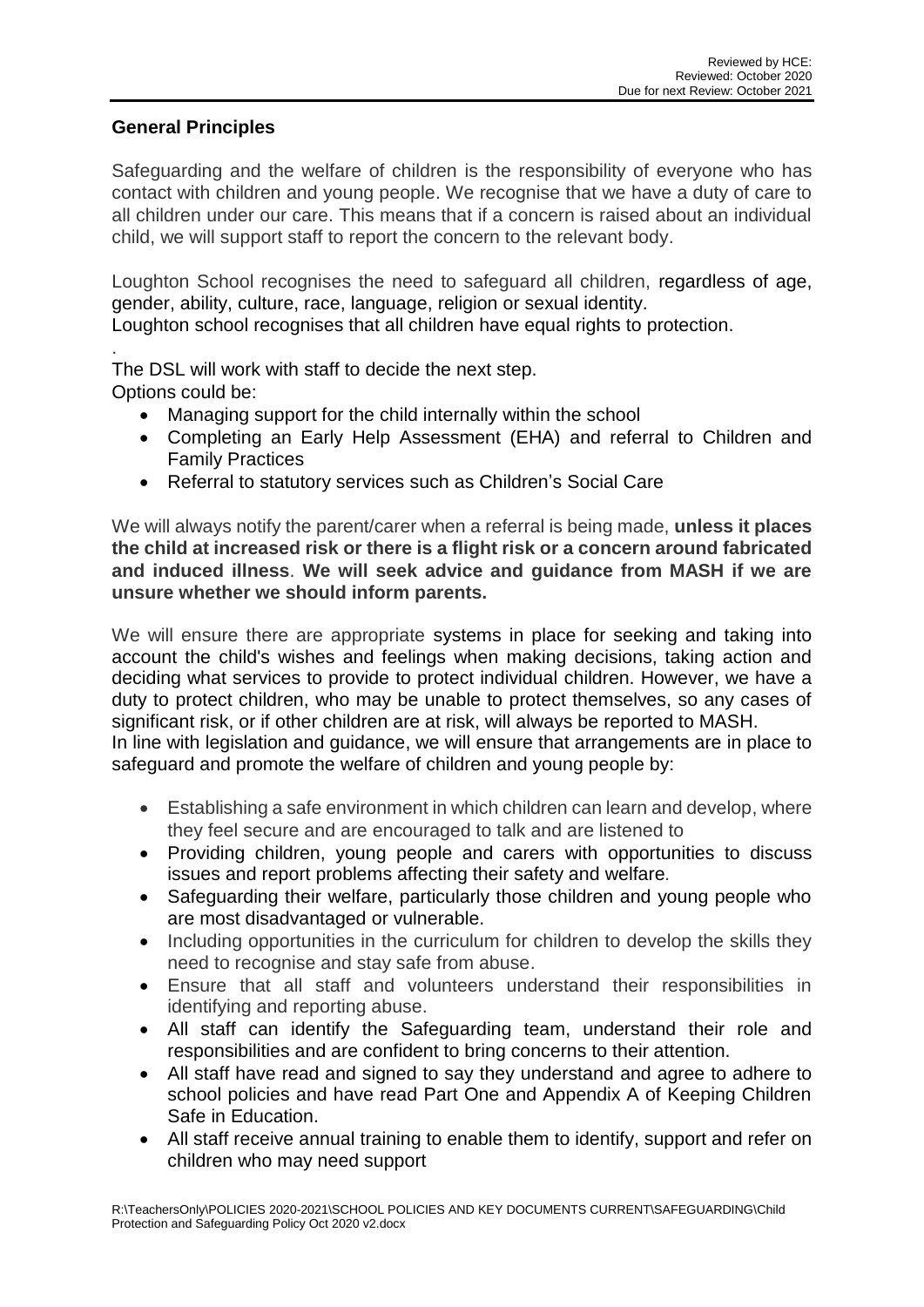- All staff understand that safeguarding children is about physical and mental wellbeing.
- Ensuring safe recruitment practices and safe working practice are in place and followed.
- Ensuring robust procedures for recognition and referral where there are welfare or child protection concerns
- Raising awareness amongst staff of child protection issues and ensuring staff are equipped to deal with concerns and keep children safe
- Monitoring and supporting children and young people who are in care or subject to child protection plans and contributing to the implementation of their plan
- Promoting partnership working with parents and professionals
- To ensure appropriate systems are in place for seeking and taking into account children's wishes and feelings when making decisions, taking action and deciding what services to provide to protect individual children.
- Secure & robust record keeping to enable patterns of concern to be more readily identified

# **3. DEFINITIONS**

**Safeguarding** is protecting children from maltreatment; preventing the impairment of health or development; ensuring that children are growing up in circumstances consistent with the provision of safe and effective care and taking action to enable all children to have the best outcomes. Safeguarding covers all children that we come into contact with and describes everything that we do to prevent a child being harmed. *(Working Together to Safeguard Children 2018).*

**Child protection** is a part of safeguarding and promoting welfare. This refers to activity that is undertaken to protect specific children who are suffering or likely to suffer significant harm.

Not all children will need protection, but those that do are reliant on early identification and prompt detailed referrals. *(Working Together to Safeguard Children 2018).*

# **Early Help**

All staff are briefed to be aware of, and understand, their role in identifying emerging problems and are required to share information with other professionals to support early identification and assessment of a child's needs. It is important for children to receive the right help, at the right time, to address risks and prevent issues escalating. All staff are active in monitoring and feeding back ongoing or escalating concerns to the Designated Safeguarding Lead, to ensure due consideration can be given to a referral if the child's situation does not appear to be improving or is worsening.

Loughton School acknowledge that some children may be more vulnerable than others, because of their individual issues or needs.

As a school we pay particular attention to these vulnerable groups of children which include:

- Looked after or previously looked after Children
- Young Carers
- Special Education Needs

R:\TeachersOnly\POLICIES 2020-2021\SCHOOL POLICIES AND KEY DOCUMENTS CURRENT\SAFEGUARDING\Child Protection and Safeguarding Policy Oct 2020 v2.docx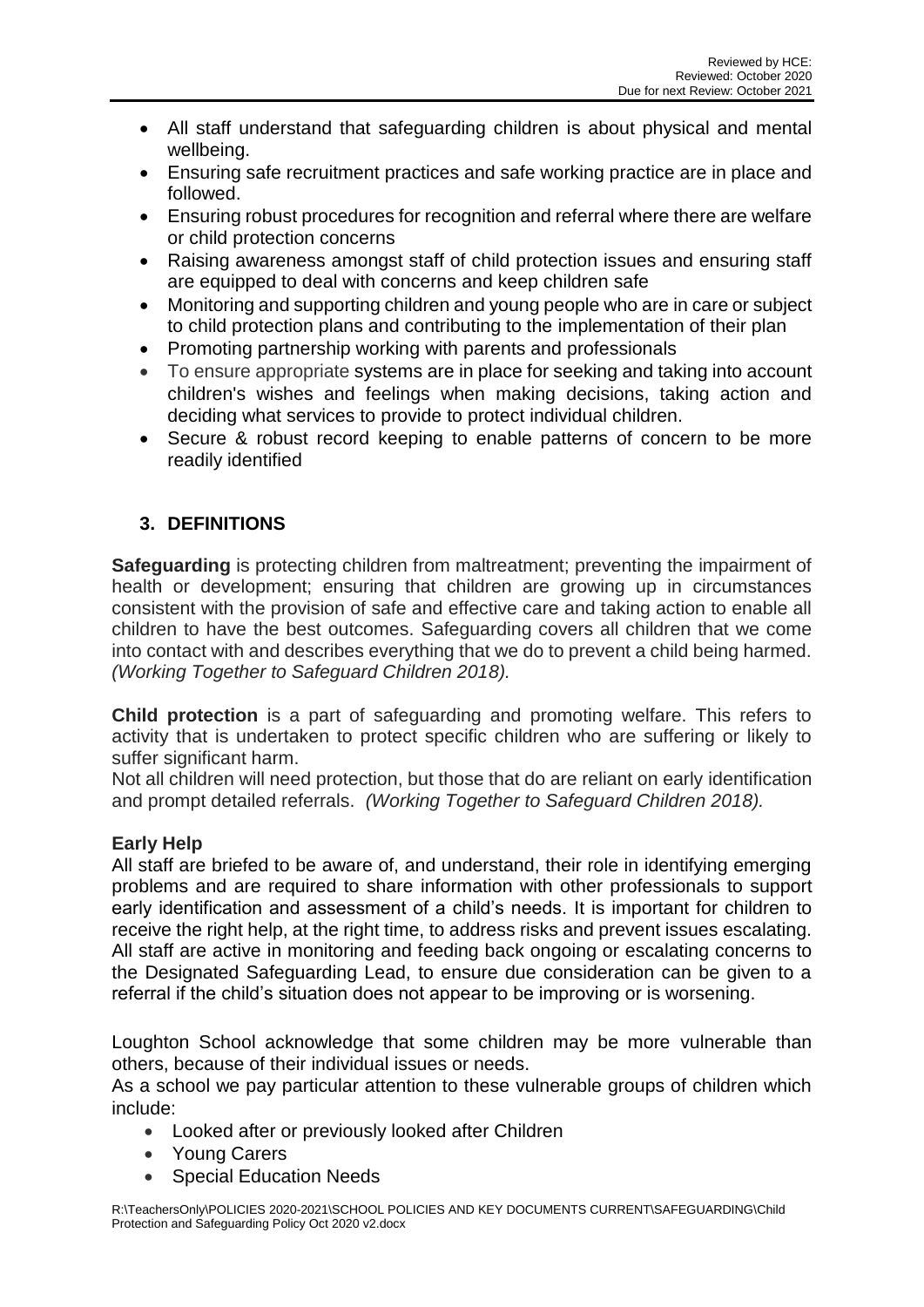- Children who use drugs or alcohol
- Privately Fostered Children
- Asylum Seeking Children
- Children living in households where parents may have mental health issues, substance misuse or domestic abuse
- Poverty or Pupil Premium
- Children with Disabilities or Learning Needs
- Children where English may be an additional language
- Children who go missing from care or home or engaging in anti-social or criminal behaviour
- Children at risk of FGM, CSE or radicalisation
- Military Service children
- Parent in Prison
- Homeless or living in inadequate accommodation

This is not an exhaustive list

# **Categories of Abuse**

All staff are required to understand and identify the four types of abuse. Loughton School maintains an attitude of vigilance, staff are encouraged to be watchful of children and of each other, to minimise opportunities for abuse to happen.

# **DEFINITION OF PHYSICAL ABUSE**

Physical abuse may involve hitting, shaking, throwing, poisoning, burning, scalding, drowning, suffocating or otherwise causing physical harm to a child. Physical harm may also be caused when a parent or carer fabricates the symptoms of or deliberately induces illness in a child. **(Working Together 2018)**

# **DEFINITION OF SEXUAL ABUSE**

Sexual abuse involves forcing or enticing a child or young person to take part in sexual activities, not necessarily involving a high level of violence, whether or not the child is aware of what is happening. The activities may involve physical contact, including assault by penetration (for example, rape or oral sex) or non-penetrative acts such as masturbation, kissing, rubbing and touching outside of clothing. They may also include non-contact activities, such as involving children in looking at, or in the production of, sexual images, watching sexual activities, encouraging children to behave in sexually inappropriate ways, or grooming a child in preparation for abuse (including via the internet). Sexual abuse is not solely perpetrated by adult males. Women can also commit acts of sexual abuse, as can other children. **(Working Together 2018)**

# **DEFINITION OF EMOTIONAL ABUSE**

The persistent emotional maltreatment of a child such as to cause severe and persistent adverse effects on the child's emotional development. It may involve conveying to children that they are worthless or unloved, inadequate, or valued only insofar as they meet the needs of another person. It may include not giving the child opportunities to express their views, deliberately silencing them or 'making fun' of what they say or how they communicate. It may feature age or developmentally inappropriate expectations being imposed on children. These may include interactions that are beyond the child's developmental capability, as well as overprotection and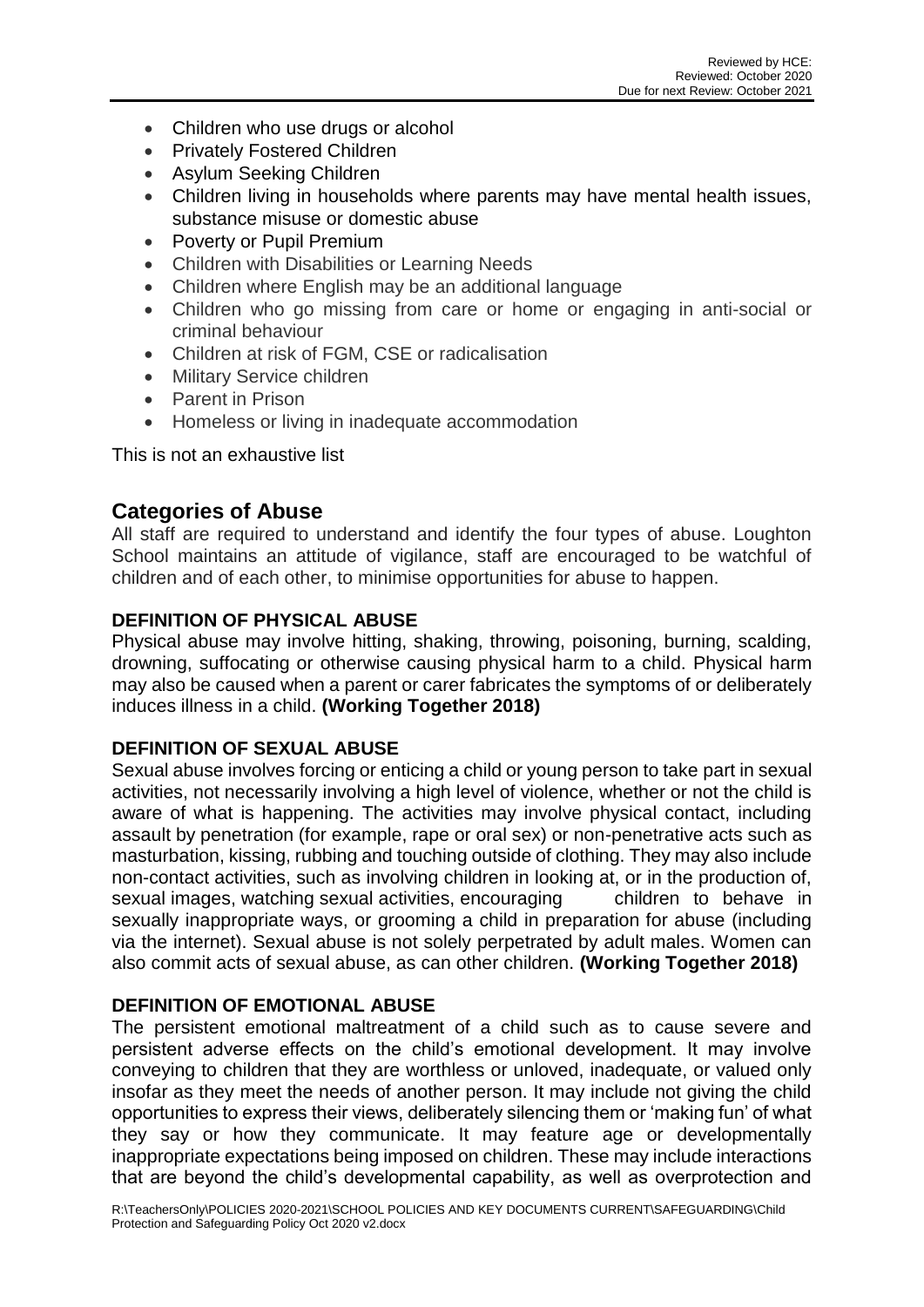limitation of exploration and learning, or preventing the child participating in normal social interaction. It may involve seeing or hearing the ill-treatment of another. It may involve serious bullying (including cyberbullying), causing children frequently to feel frightened or in danger, or the exploitation or corruption of children. Some level of emotional abuse is involved in all types of maltreatment of a child, though it may occur alone. **(Working Together 2018)**

# **DEFINITION OF NEGLECT**

Neglect is the persistent failure to meet a child's basic physical and/or psychological needs, likely to result in the serious impairment of the child's health or development. Neglect may occur during pregnancy as a result of maternal substance abuse. Once a child is born, neglect may involve a parent or carer failing to:

- provide adequate food, clothing and shelter (including exclusion from home or abandonment);
- protect a child from physical and emotional harm or danger;
- ensure adequate supervision (including the use of inadequate care-givers); or
- ensure access to appropriate medical care or treatment.

It may also include neglect of, or unresponsiveness to, a child's basic emotional needs. (**Working Together 2018)**

# **MONITORING OF CASES**

**Children should be monitored regularly. If the situation is seen to not change or improve or if the situation is worsening, a re-referral should be made to Children's Social Care.**

# **4. LEGISLATION AND GUIDANCE**

Loughton School adopts the key statutory guidance:

- *Keeping Children Safe in Education* published by the Department for Education September 2020
- Children Act 1989 & 2004
- Education Act, 2002 (Section 175/157)
- The Education (Pupil Information) (England) Regulations 2005
- Sexual Offences Act (2003)
- Counter Terrorism and Security Act 2015 (PREVENT duty) Section 26
- Female Genital Mutilation Act 2003
- Inspection Framework: education, skills and early years and any accompanying or revised inspection evaluation schedules and handbooks
- School inspection handbooks for Section 5 and Section 8 inspections Handbook for inspecting schools in England under section 5 of the Education Act 2005
- Working Together to Safeguard Children (DofE 2018) –which requires schools to follow multi-agency child protection procedures that have been agreed locally MK Together
- Serious Crime Act 2015
- Children and Families Act 2014
- Children and Social Work Act 2017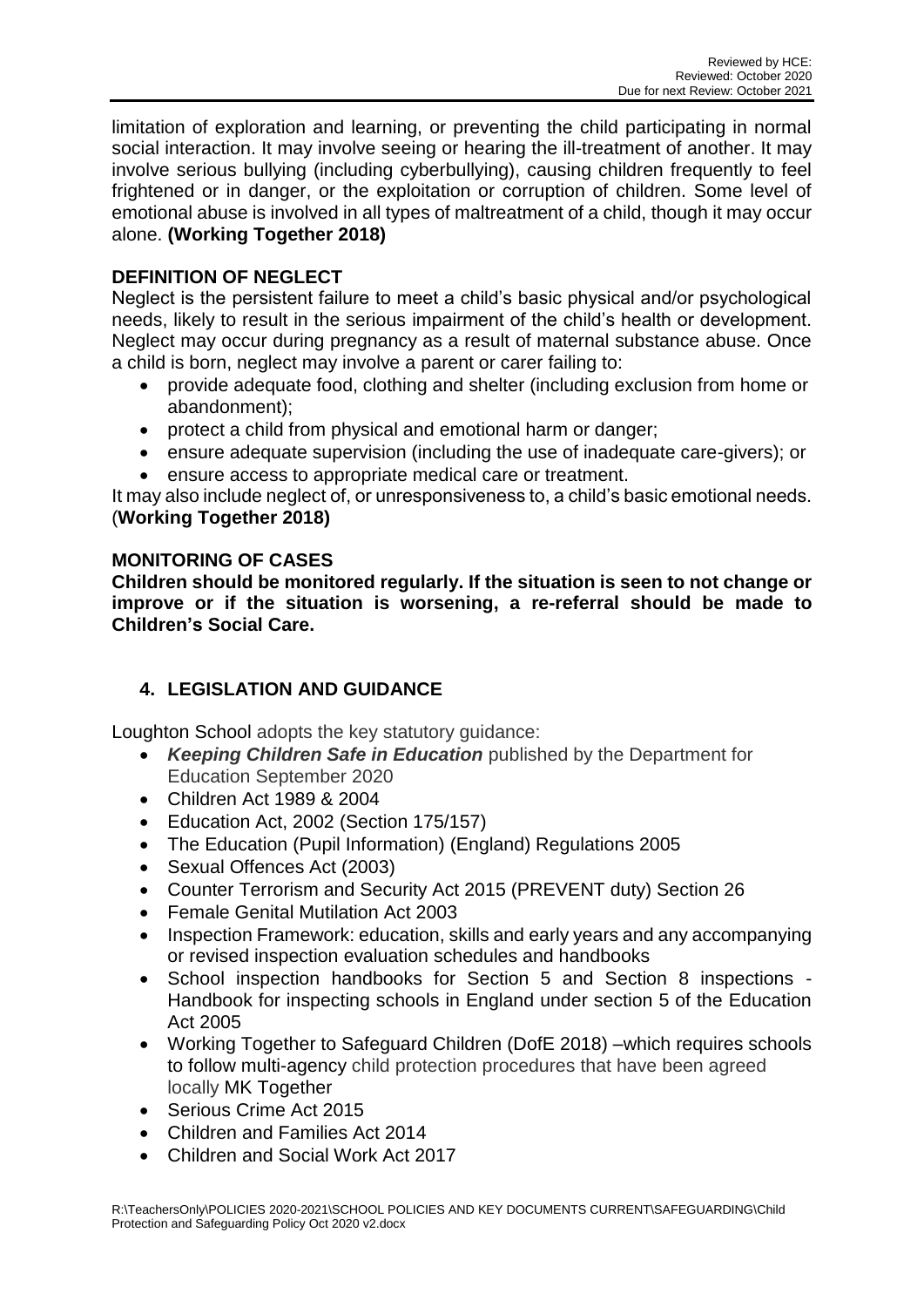*Keeping Children Safe in Education* guidance incorporates:

- What school staff should know and do.
- The role of the school.
- The role of school staff.
- What school staff need to know.
- Types of abuse and neglect.
- Specific safeguarding issues.
- What school staff should look out for.
- What school staff should do if they have concerns about a child.
- The responsibility of governing bodies, proprietors & management committee.
- Safer Recruitment.
- Recruitment, Selection and pre-employment vetting.
- Managing allegations and concerns about teachers and other staff.
- Further information on child sexual exploitation (CSE) and female genital mutilation (FGM).
- Preventing & reporting radicalisation.
- Peer on Peer Abuse.
- Domestic Abuse Awareness.
- Honour Based Violence.
- Children Missing in Education.
- County Lines
- Serious Crime

**All staff** undertake a Safeguarding Induction, to timescales recommended by MK Together. This is recorded on the single central record.

**All staff** should must read and sign to say they will work to **Part 1 of** *Keeping Children Safe in Education: Information for All School Staff (updated September 2020)* and Annexe A.

All organisations who work with children and young people are bound by the overarching statutory inter-agency guidance *Working Together to Safeguard Children: A guide to inter-agency working to safeguard and promote the welfare of children (DofE 2018)* This sets out the principles of safeguarding children and how agencies are required to work together to keep children safe. *[Working together to safeguard children -](https://www.gov.uk/government/publications/working-together-to-safeguard-children--2) Publications - GOV.UK*

# **Inspection Framework**

Loughton School works actively to the guidance on standards and expectations for safeguarding children published by OfSTED and aims to achieve these.

This includes the new inspection framework which comes into effect from September 2019: *Common Inspection Framework: education, skills and early years* and any accompanying inspection evaluation schedules and handbooks.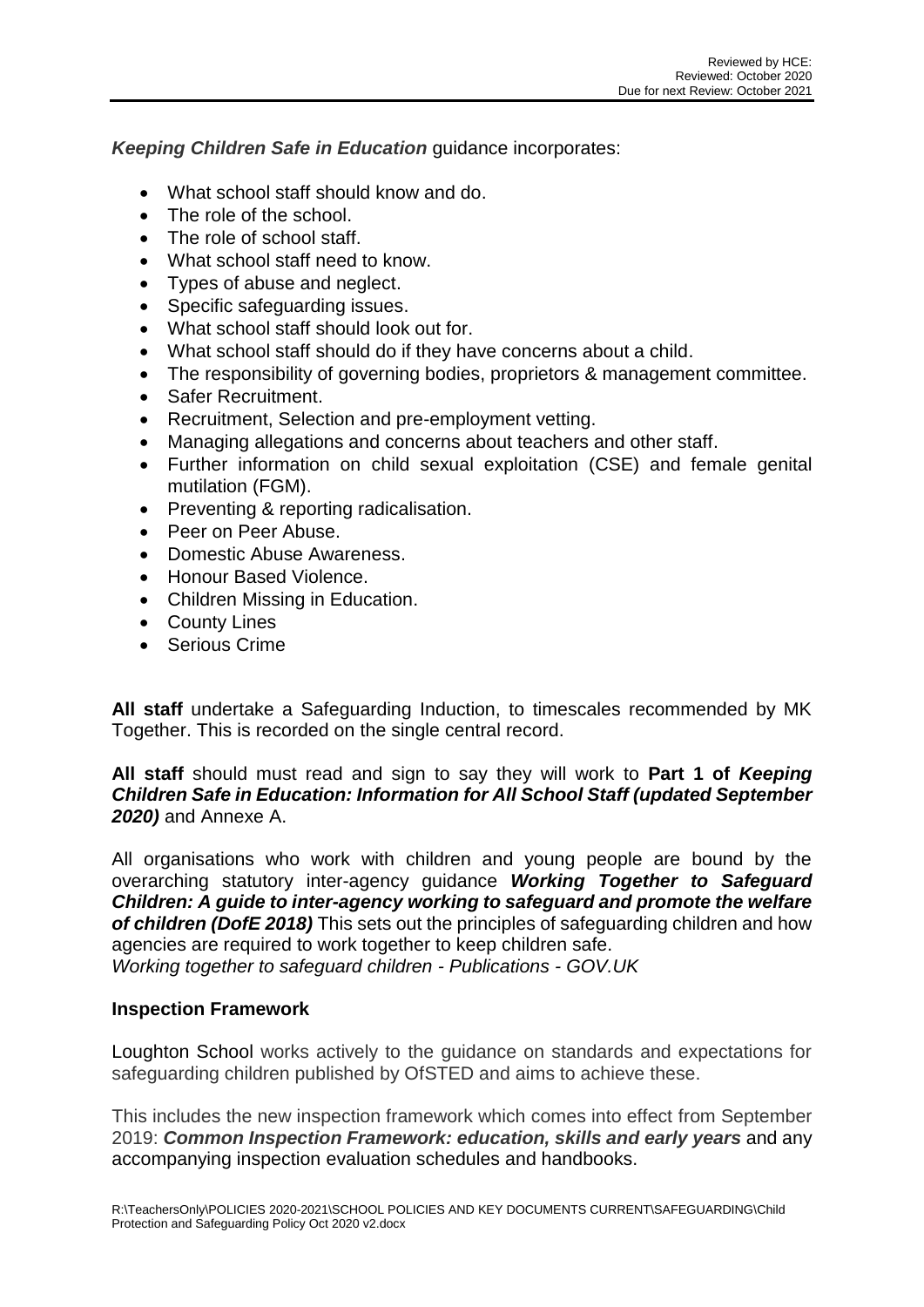*[Common inspection framework: education, skills and](https://www.gov.uk/government/publications/common-inspection-framework-education-skills-and-early-years-from-september-2015) early years from September 2019 - [Publications -](https://www.gov.uk/government/publications/common-inspection-framework-education-skills-and-early-years-from-september-2015) GOV.UK And ay updates issued during the COVID-19 crisis.*

# **Local Child Protection Procedures**

Loughton School is aware of and compliant with multi-agency child protection procedures that have been agreed locally through MK Together and which are based on statutory guidance *Working Together 2018. MK Togetherprocedures (www.mkscb.org)*

MK Together procedures include detailed chapters on what to do if you have a concern and how to make a referral; safer recruitment guidance; and managing allegations against staff (LADO guidance). They also include a range of other information and guidance regarding more specialist safeguarding topics.

Loughton School uses the **[Levels of Need](http://www.mkscb.org/wp-content/uploads/2016/04/MKSCB-Levels-of-Need-updated-July-2016-FINAL-DOCUMENT.pdf) Threshold document** to provide guidance on procedures when identifying and acting on child safety and welfare concerns, including:

[https://www.mkscb.org/wp-content/uploads/2019/05/fv\\_MKSB-Levels-of-](https://www.mkscb.org/wp-content/uploads/2019/05/fv_MKSB-Levels-of-Need_April-2019.pdf)[Need\\_April-2019.pdf](https://www.mkscb.org/wp-content/uploads/2019/05/fv_MKSB-Levels-of-Need_April-2019.pdf)

The levels of need document describes:

- The four stages of intervention from early help to child protection and the criteria that define these.
- When and how to make a referral to Milton Keynes Multi Agency Safeguarding Hub (MASH).

**All designated teaching staff and governors** must be aware of this guidance and its implications.

Schools are not investigating agencies and it essential that child protection issues are addressed through agreed procedures, Loughton School continues to play an essential role after referral and has developed strong links with partner agencies, particularly Children's Social Care, via the MASH.

Additional guidance on when to call the Police (NPCC) is provided.in this documents.

• [https://www.npcc.police.uk/documents/Children%20and%20Young%20people](https://www.npcc.police.uk/documents/Children%20and%20Young%20people/When%20to%20call%20police%20guidance%20for%20schools%20and%20colleges.pdf) [/When%20to%20call%20police%20guidance%20for%20schools%20and%20](https://www.npcc.police.uk/documents/Children%20and%20Young%20people/When%20to%20call%20police%20guidance%20for%20schools%20and%20colleges.pdf) [colleges.pdf](https://www.npcc.police.uk/documents/Children%20and%20Young%20people/When%20to%20call%20police%20guidance%20for%20schools%20and%20colleges.pdf)

Any investigation involving Police, is automatically shared with the safeguarding Governor,

Loughton School recognises the importance of multi-agency working and will ensure that staff are able to attend or appropriately contribute to all relevant meetings including Family Support (Child in Need) Meetings; Child Protection Conferences; Core Groups; Strategy Meetings, Team around the Family (TAF) and Family Group Conferences (FGC).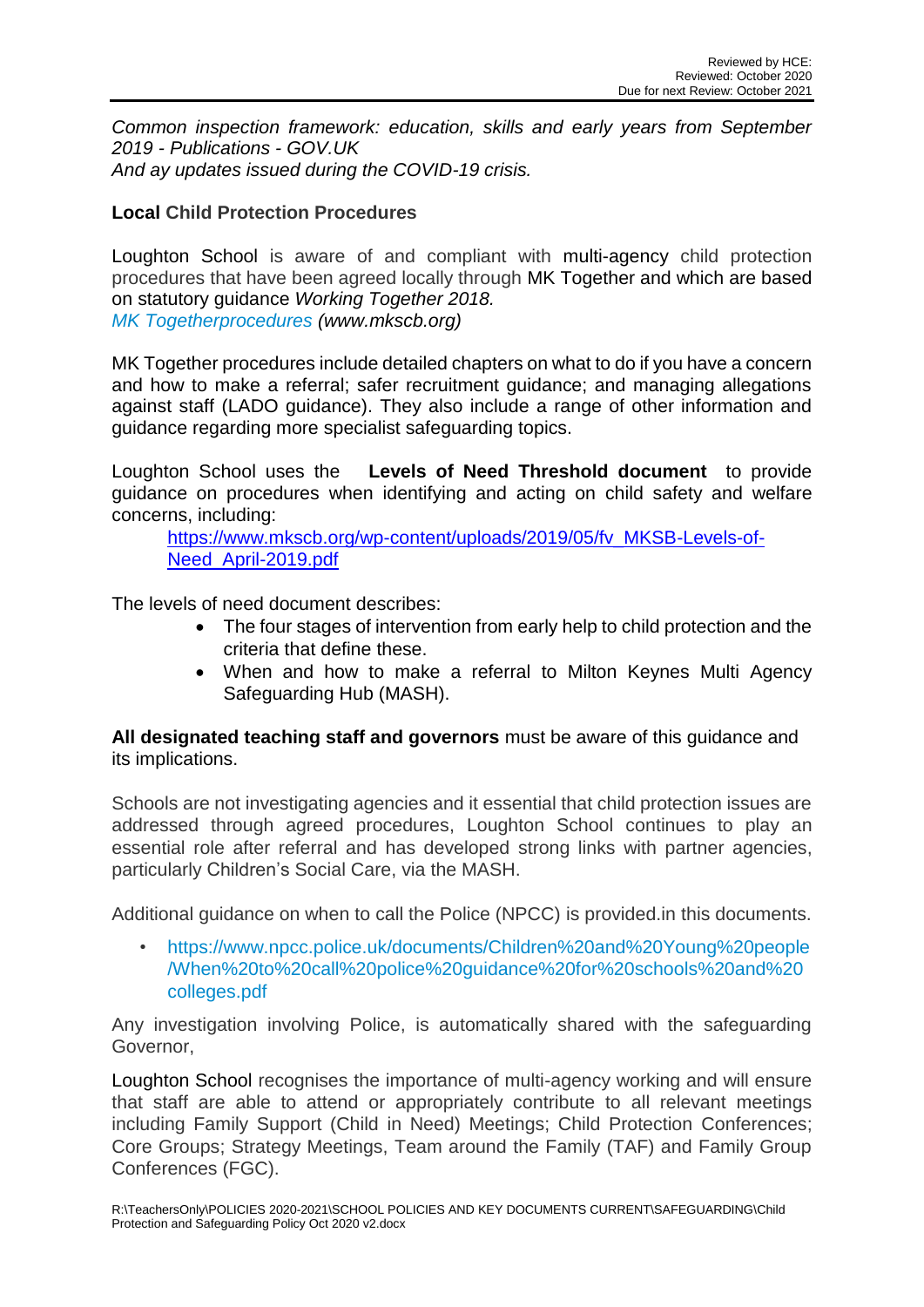# **5. ROLES AND RESPONSIBILITIES**

All adults working with or on behalf of children have a duty of care and responsibility to protect them. There are, however, key people within schools and the Local Authority who have specific responsibilities under child protection procedures. The names of those carrying out these responsibilities for the current year are listed at the front of this document.

# **Safeguarding Induction**

All staff and volunteers will undertake a Safeguarding Induction. There are aspects which staff must know on their first day. Other elements must be covered in line with the recommended timescales from MK Together. All staff and volunteers must sign to say they have read and understood the safeguarding element of the Induction.

All new staff receive a copy of Keeping Children Safe in Education Part 1 & Annexe A. They sign to say they have read and understood these guidelines.

All staff are required to have training around internet safety and how to keep safe on line, including and understanding of the current risks and where to go for support.

# **Designated Safeguarding Lead (DSL)**

It is the role of the governing body and the school leadership team to ensure that the Designated Leads for Safeguarding have the necessary experience and training for the role., have access to the resources needed to enable them to carry out their responsibilities and have regular professional supervision to support them in this role. They are given time to effectively fulfil the duties that their role demands, as required in Working Together to Safeguard Children and Young People 2018

The responsibilities of the Designated Safeguarding Lead are clearly defined in their job description, in line with Keeping Children Safe in Education 2020

The job description covers all aspects of the role including: access to training, supervision, time required to fulfil role, expectation of support from other staff, acknowledgement of the responsibility of the role and the requirement to provide a clear lead to all staff (including deputy safeguarding lead and safeguarding team) and details of arrangements for cover outside term time.

The postholder has the status and authority within the school to carry out the duties of the post including committing resources and, where appropriate, supporting and directing other staff and is a member of the Senior Leadership Team (SLT).

The DSL is authorised to act independently from the school, to ensure that the child best interests are met. Other members of the Safeguarding team have the same responsibility, level of training and authority.

The DSL is required to work closely with social workers appointed to individual children, there should be regular information sharing and discussion between the two key roles,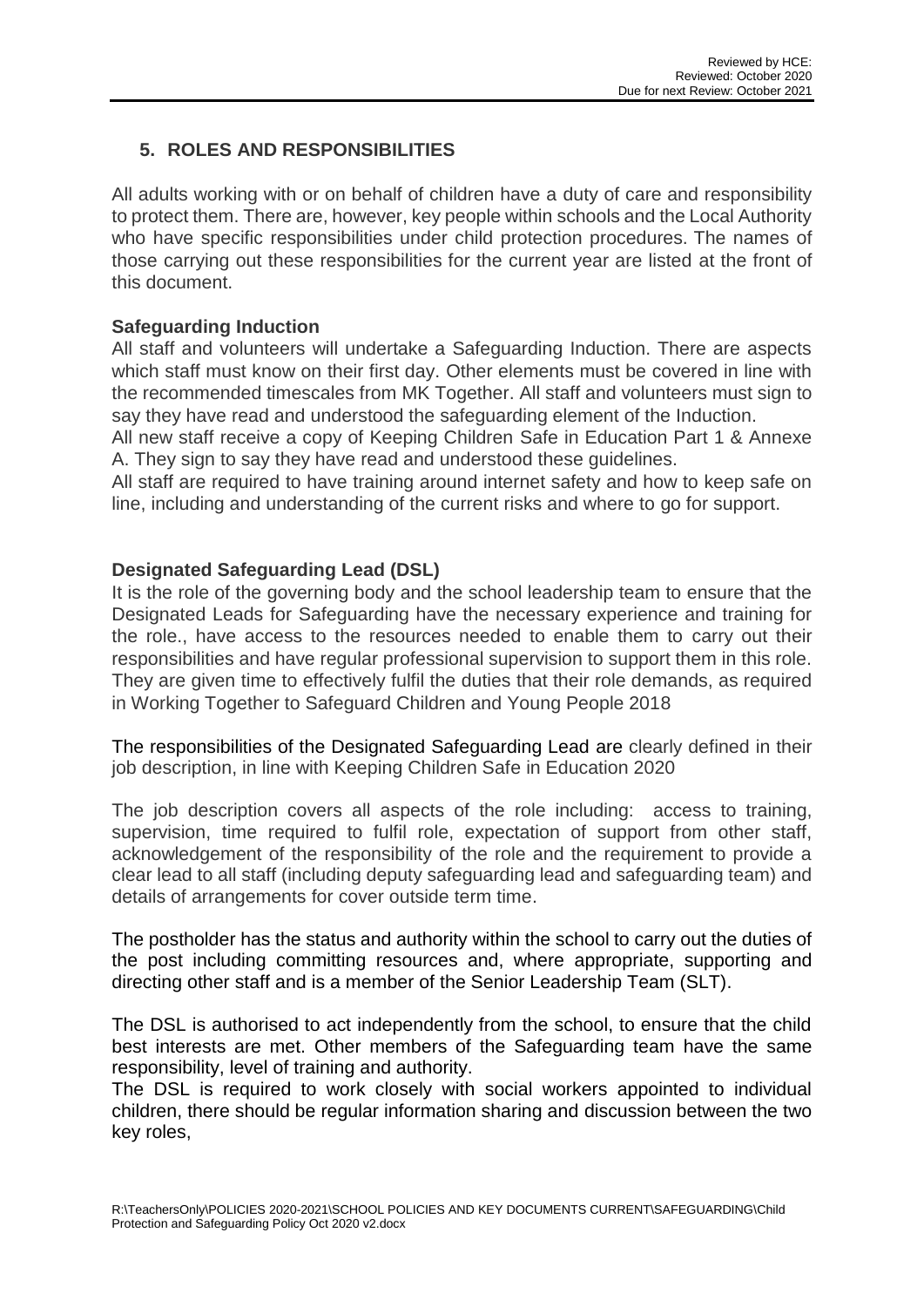The school's child protection policy includes the name of the person that the Governing Board has designated to take the role of Designated Safeguarding Lead and all members of the safeguarding team and their individual responsibilities.

During term time, the Designated Safeguarding Lead and/ or a Deputy Designated Safeguarding Lead will always be available during school hours for staff and parents in the school to discuss any safeguarding concerns.

Out of hours/out of term activities, the Designated Safeguarding Lead or a member of the safeguarding team will be available by phone. They can be contacted on **07495 577402.**

The school leadership team ensures that Designated Leads for Safeguarding and members of the safeguarding team all attend the required Designated Safeguarding Lead training every two years and annually undertake skills and knowledge updates. They are also required to attend interagency training every three years. Designated Safeguarding Leads require additional training around e-safety, SEND, managing allegations and specific safeguarding issues such as FGM, CSE, PREVENT, Peer on Peer Abuse, County lines and any local concerns that are identified as relevant

All staff and volunteers (teaching and non-teaching) must be offered and undertake an appropriate level of basic safeguarding training every three years and must undergo refresher training every year. In addition, they should receive training around specific safeguarding concerns, in this school we have a safeguarding training session every September. The Designated Safeguarding Lead must be confident that all staff and volunteers understand and implement safeguarding policies and procedures and are confident in referring a concern to the Designated Safeguarding Lead or MASH when necessary.

All staff have safeguarding responsibilities specifically mentioned within their job description.

It is the role of the Designated Leads for Safeguarding to ensure that the child protection procedures are followed within the school and to make appropriate, timely referrals to the Milton Keynes Multi-Agency Safeguarding Hub (MASH) in accordance with MK Together multi-agency safeguarding procedures. The Designated Safeguarding Leads must ensure that concerns are recorded, child protection notes are updated and outcomes of referral are recorded, both for early help and child protection.

It is the role of the Designated Leads for Safeguarding to ensure that all staff who are employed within the school, including temporary staff and volunteers, are aware of the school's internal procedures in addition to the government guidance *Keeping Children Safe in Education*; to advise other staff; and to offer support to those requiring this.

The Headteacher, in conjunction with the Safeguarding Governor and the Designated Leads for Safeguarding, will complete a Section 175 audit detailing any changes to the policy and procedures; training undertaken by all staff and governors; and other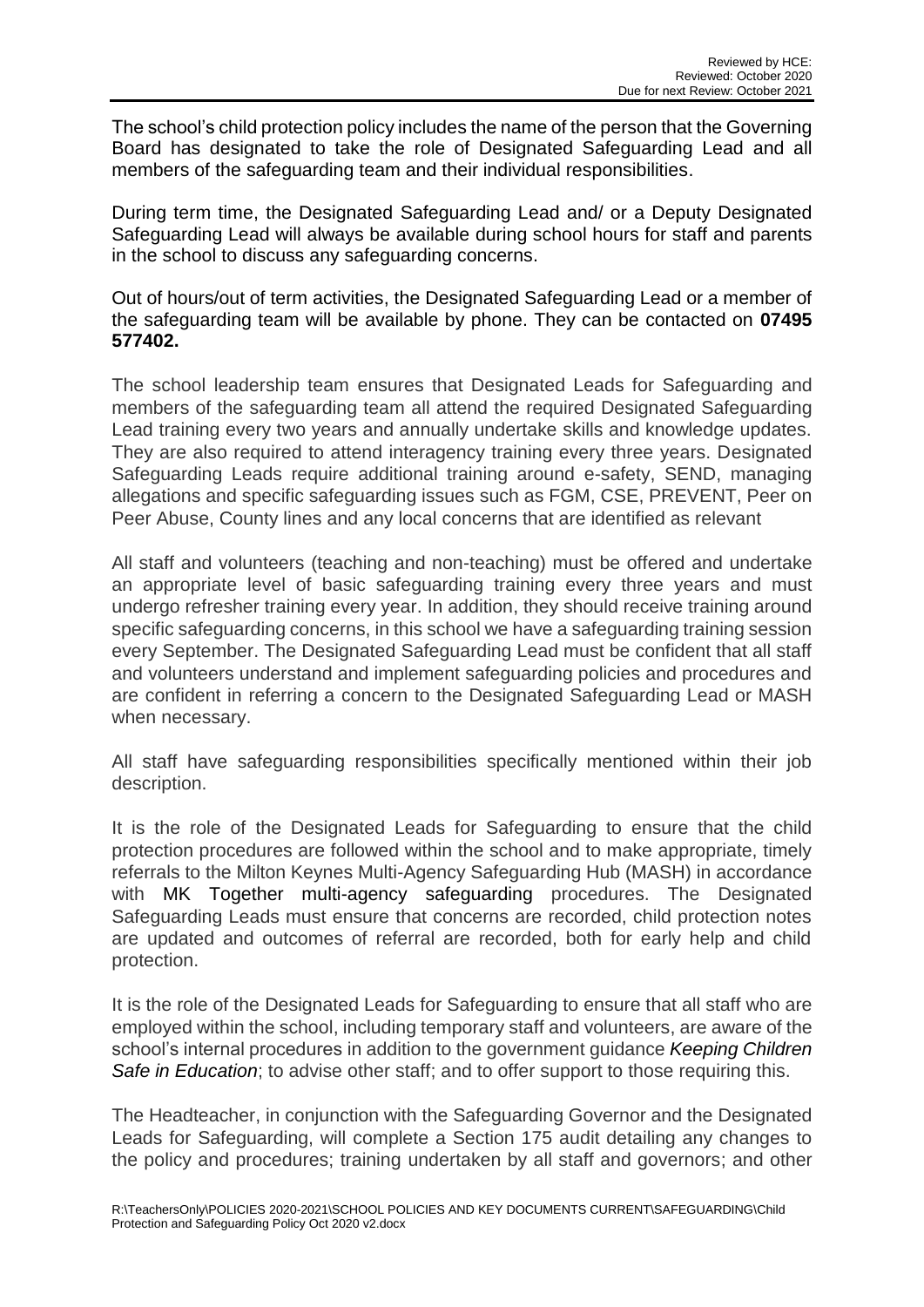relevant safeguarding issues. This Section 175 Audit provides assurance of the effectiveness of safeguarding procedures within the school.

Audit outcomes are shared with the Governing Board and will form the basis of the school's own Annual Report to Governors which details key actions to be taken as a result of the audit - actions to be included in the school's development planning.

In addition, an independent safeguarding audit is undertaken annually, with a report and actions fed back to the DSL for action.

The role of the Nominated Governor for Safeguarding is to ensure that the school has effective child protection policy and procedures in place and that the policy and structures supporting safeguarding children are reviewed annually. Governors must not be given details relating to individual child protection cases or situations, in order to ensure confidentiality is not breached. The nominated governor for safeguarding will be made aware of allegations against staff and any investigations involving police.

A statement in the school prospectus and on the School website, will inform parents and carers about our school's duties and responsibilities under child protection procedures. Parents can obtain a copy of the school Child Protection Policy on request. The policy is also published on the school website and available at reception and in the staff room.

# **6. TRAINING**

The Designated Leads for Safeguarding will undertake specialist Designated Safeguarding Lead training, which will be updated at a minimum of every two years. They will require an annual knowledge and skills update and to attend Interagency training evert three years. Designated Safeguarding Leads will also receive training on managing allegations, female genital mutilation, child sexual exploitation and Prevent, peer on peer abuse, County Lines, E-Safety and SEND and will be available to provide advice and support to staff on these issues.

The training for the Designated Safeguarding Lead must enable the DSL to:

- Understand the assessment process for providing early help and intervention, for example through locally agreed common and shared assessment processes such as early help assessments – previously known as CAF.
- Have a working knowledge of how local authorities conduct a child protection conference and a child protection review conference and be able to attend and contribute to these effectively when required to do so.
- Ensure each member of staff has access to, and understands, the school's safeguarding and child protection policy and procedures, especially new and part time staff as part of their induction.
- Be alert to the specific needs of vulnerable children, children in need, those with special educational needs and young carers.
- Understand and support the school in relation to the requirements of the PREVENT duty and be able to provide advice and support to staff on protecting children from the risk of radicalisation.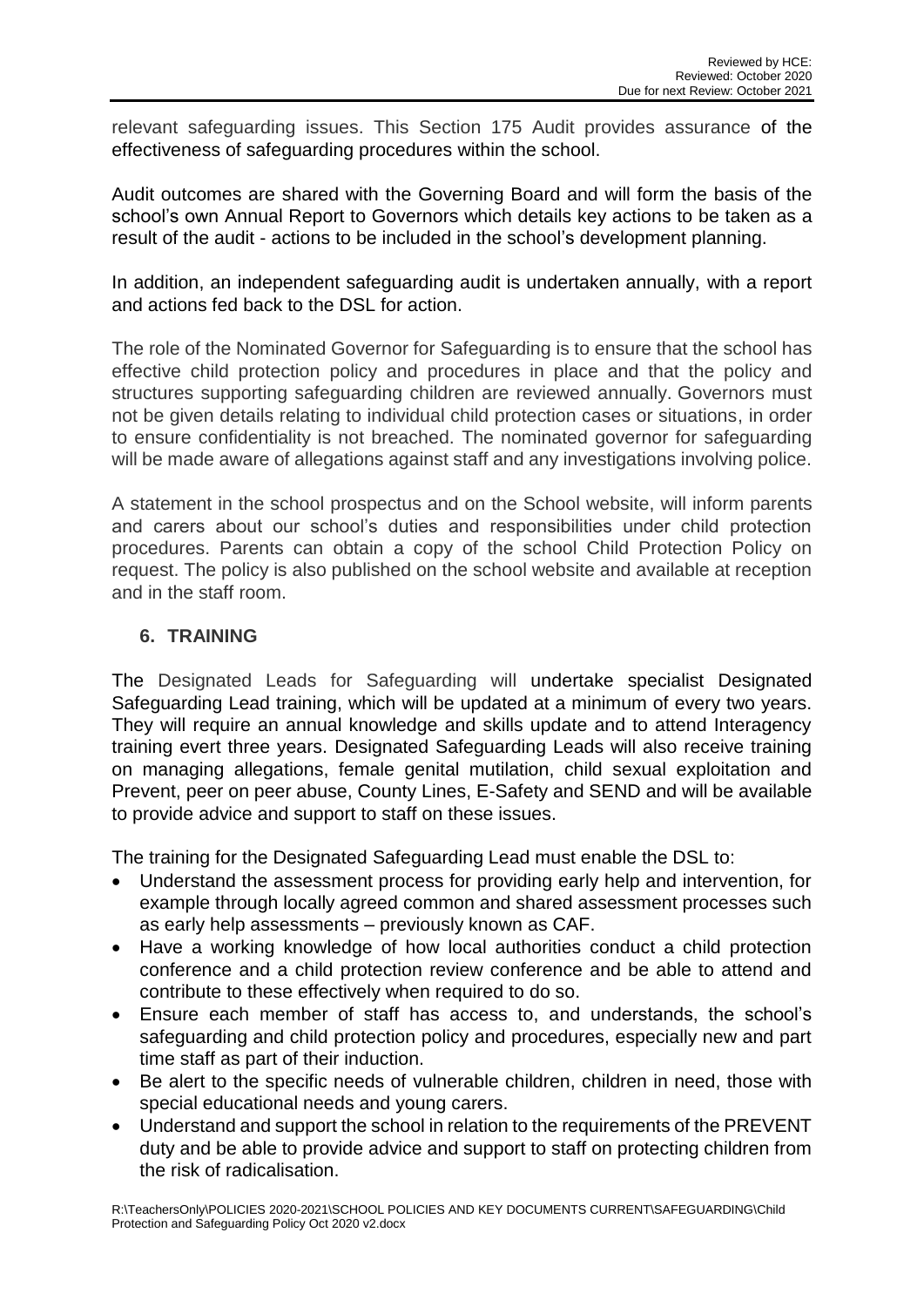- Be able to keep detailed, accurate, secure written records of concerns and referrals.
- Obtain access to resources and attend any relevant or refresher training courses.
- Encourage, in all staff, a culture of listening to children and taking account of their wishes and feelings.

# **Raising Awareness**

The Designated Safeguarding Lead needs to:

- Ensure the school's child protection policies and procedures are known, understood and used appropriately.
- Ensure the school's safeguarding and child protection policy is reviewed annually (or if there is a change in legislation) and the procedures and implementation are updated and reviewed regularly, working with the school's governing board regarding this.
- Ensure that the school's safeguarding and child protection policy is publicly available and that parents are aware that referrals concerning suspected abuse or neglect may be made and what role the school plays in this.
- Link with MK Together to make sure staff are aware of training opportunities and the latest local policies on safeguarding.
- When children leave the school, ensure the safeguarding file and any child protection information is sent to the new school /college as soon as possible but transferred separately from the main pupil file.
- Schools should obtain proof that the new school/education setting has received the safeguarding file for any child transferring and then destroy any information held on the child in line with data protection guidelines

The Headteacher *(where not a designated lead)* and all staff members will undertake child protection training which is updated every year, in line with Keeping Children Safe in Education and advice from MK Together.

All staff to be aware of the mandatory duty, introduced by the Serious Crime Act 2015 that requires teachers to report known cases of Female Genital Mutilation involving children under the age of 18 to the police.

The Designated Safeguarding Lead has links with the MK Together and will ensure that all staff are aware of relevant training opportunities, as well as updates in local policies on safeguarding.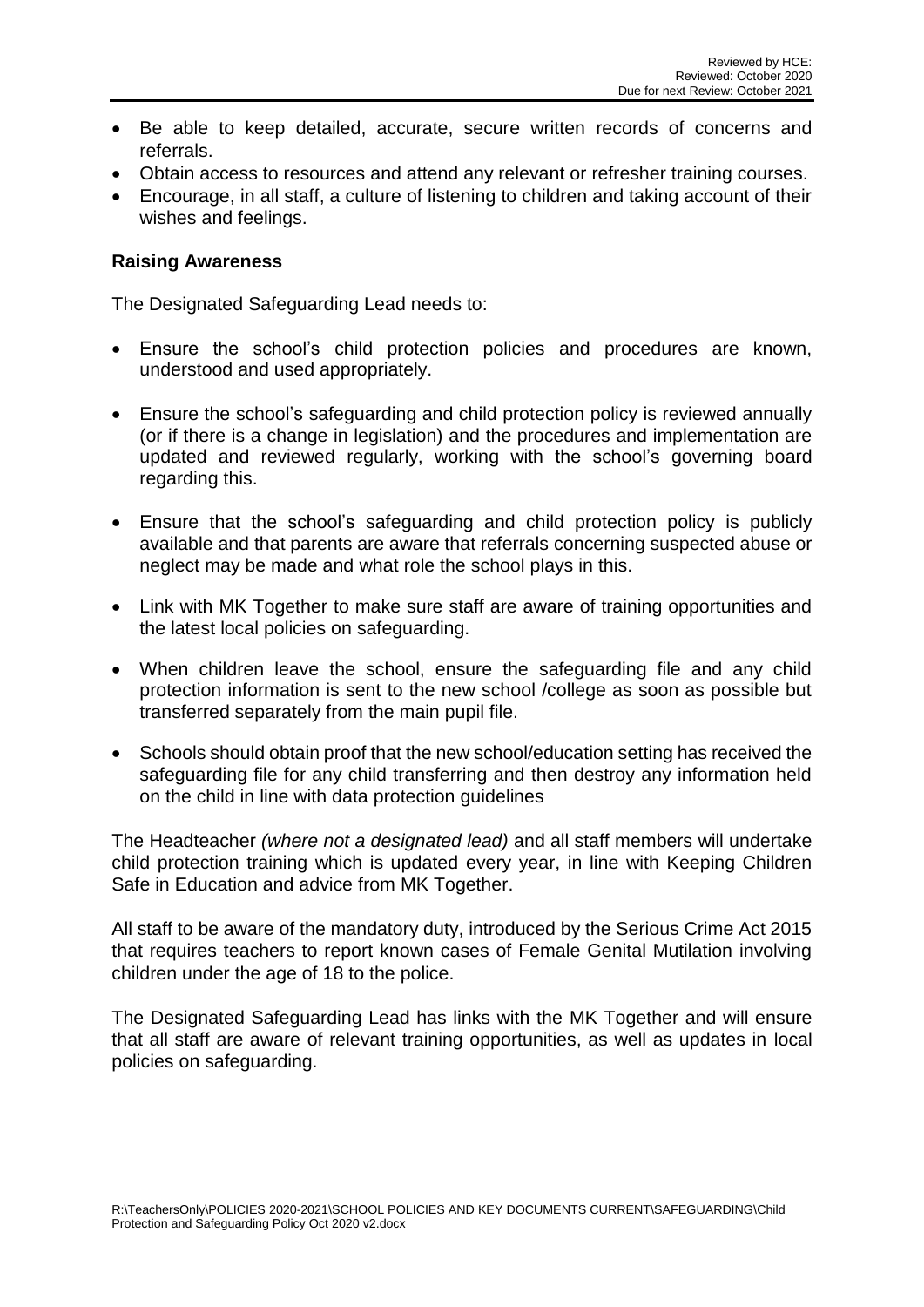# **7. SAFER RECRUITMENT**

The governing body and school leadership team are responsible for ensuring that the school follows safe recruitment processes in accordance with government requirements and local procedures, including:

- Ensuring the Headteacher and other staff responsible for recruitment and one member of the governing body completes safer recruitment training
- Ensure there is at least one person who holds a safer recruitment certificate present at all interview panels, both staff and volunteers
- Ensuring the upkeep of a Single Central Record and training record of all staff and regular volunteers
- Ensuring written recruitment and selection policies and procedures are in place
- Adhering to statutory responsibilities to check staff who work with children
- Taking proportionate decisions on whether to ask for any checks beyond what is required
- Ensure DBS and independent references are taken up, before staff or volunteers commence employment.
- Ensure a risk assessment is undertaken for any convictions or cautions declared by an individual or showing on a DBS check.
- Ensuring that volunteers are appropriately supervised
- Ensuring there is a culture of ongoing vigilance within the school

# Loughton School *is compliant with guidance contained Keeping Children Safe in Education and in local procedures for managing safer recruitment processes, which are set out in [MK Together procedures](http://www.mkscb.org/mkscb-professionalsandvolunteers/displayarticle.asp?ID=60650)*

**Safe Working Practice** Loughton School has developed a clear Code of Conduct that staff understand, sign and have agreed to adhere to

The Code of Conduct offers guidance to staff on the way they should behave when working with children.

All staff have signed a code of conduct agreement during induction and annually, specifying how they conduct themselves with children and families attending the school. The code of conduct meets the recommendations of MK Together.

Staff also receive a more comprehensive Staff handbook; all staff will read this and sign to say that they will adhere to the requirements detailed. Any member of staff not working to the requirements of the handbook, must be aware that their actions can be perceived as gross misconduct. Any breach will be taken very seriously and will be investigated further.

# **8. INFORMATION SHARING and CONFIDENTIALITY**

All staff are aware that they must not promise to keep 'secrets' with children and that if children disclose abuse, this must be passed on to the Designated Leads for Safeguarding as soon as possible and the child should be told who their disclosure will be shared with.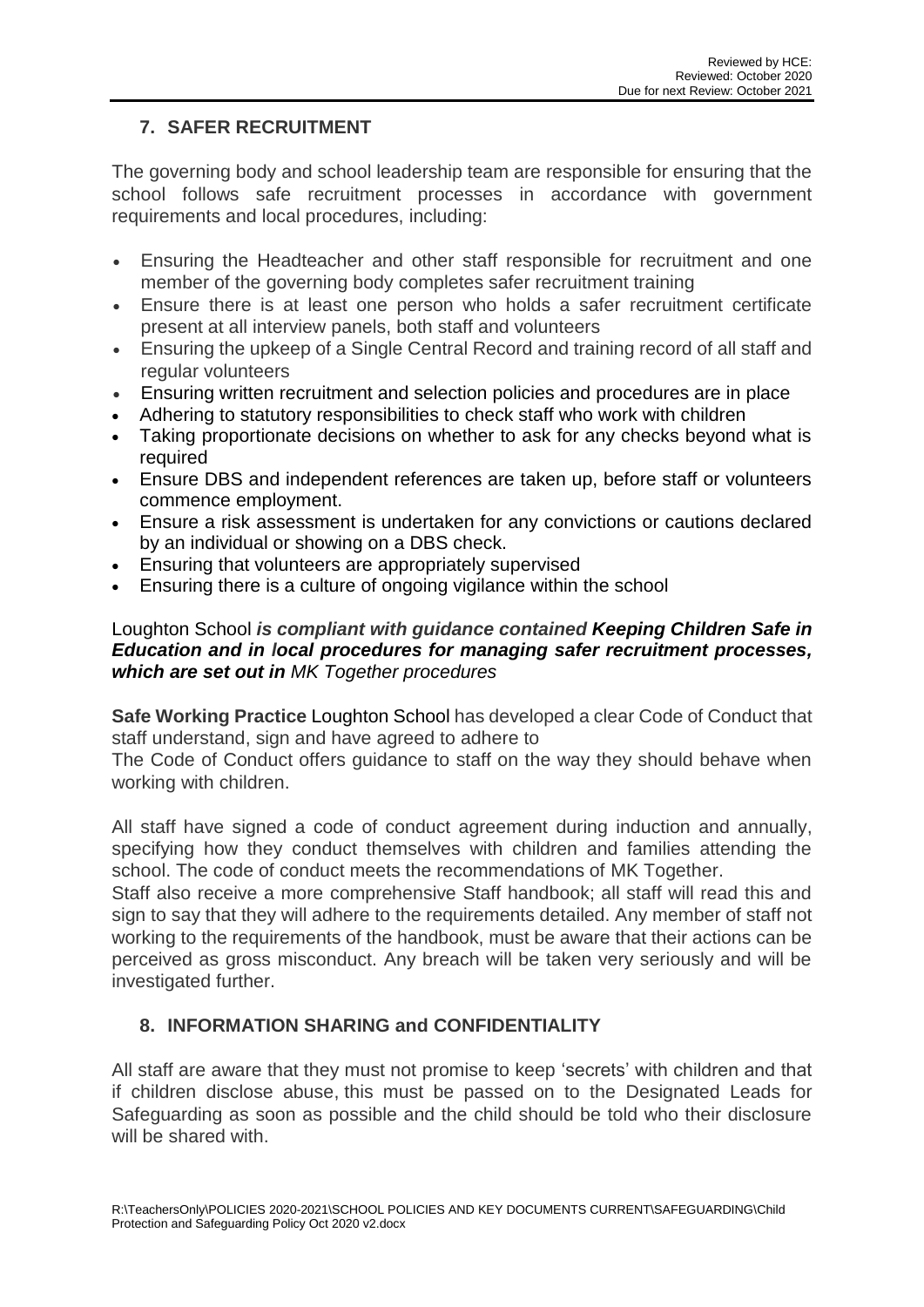Staff will be informed of relevant information in respect of individual cases regarding child protection on a 'need to know basis' only. This information is provided in order to support staff to provide adequate care for individual children and to keep them safe.

Loughton School *is guided by local procedures for information sharing and confidentiality, which are set out in* [MK Together](http://mkscb.procedures.org.uk/) procedures -

National guidance can be found in: [Information sharing advice for safeguarding](https://www.gov.uk/government/publications/safeguarding-practitioners-information-sharing-advice)  [practitioners -](https://www.gov.uk/government/publications/safeguarding-practitioners-information-sharing-advice) Publications - GOV.UK [https://www.gov.uk/government/publications/safeguarding-practitioners-information](https://www.gov.uk/government/publications/safeguarding-practitioners-information-sharing-advice)[sharing-advice](https://www.gov.uk/government/publications/safeguarding-practitioners-information-sharing-advice)

New data protection toolkit (for schools) [https://assets.publishing.service.gov.uk/government/uploads/system/uploads/attach](https://assets.publishing.service.gov.uk/government/uploads/system/uploads/attachment_data/file/747620/Data_Protection_Toolkit_for_Schools_OpenBeta.pdf) [ment\\_data/file/747620/Data\\_Protection\\_Toolkit\\_for\\_Schools\\_OpenBeta.pdf](https://assets.publishing.service.gov.uk/government/uploads/system/uploads/attachment_data/file/747620/Data_Protection_Toolkit_for_Schools_OpenBeta.pdf)

All staff are made aware of the need to share information appropriately in order to safeguard children. This information is shared on the first day of employment or volunteering.

If a child has made a disclosure, the member of staff/volunteer should:

- Make a record of the date, time and place of the conversation, as soon as possible. Record the child's own words, along with any observations on what has been seen and any noticeable non-verbal behaviour. Use school documentation, where possible. Date and sign the record. All notes must be kept and passed onto the DSL.
- Concerns can be recorded electronically using CPOMS which instantly alert safeguarding leads and the Head teacher or via the red concerns reporting form which is available in the staff room or at reception.
- Urgent concerns must be reported immediately to the DSL.
- Any other non-urgent concerns must be reported to the DSL at the earliest opportunity.
- Not destroy the original notes in case they are needed by a court.
- Record factual statements and observations rather than interpretations or assumptions.
- All concerns are recorded electronically on CPOMS and can be accessed by all members of the Safeguarding team.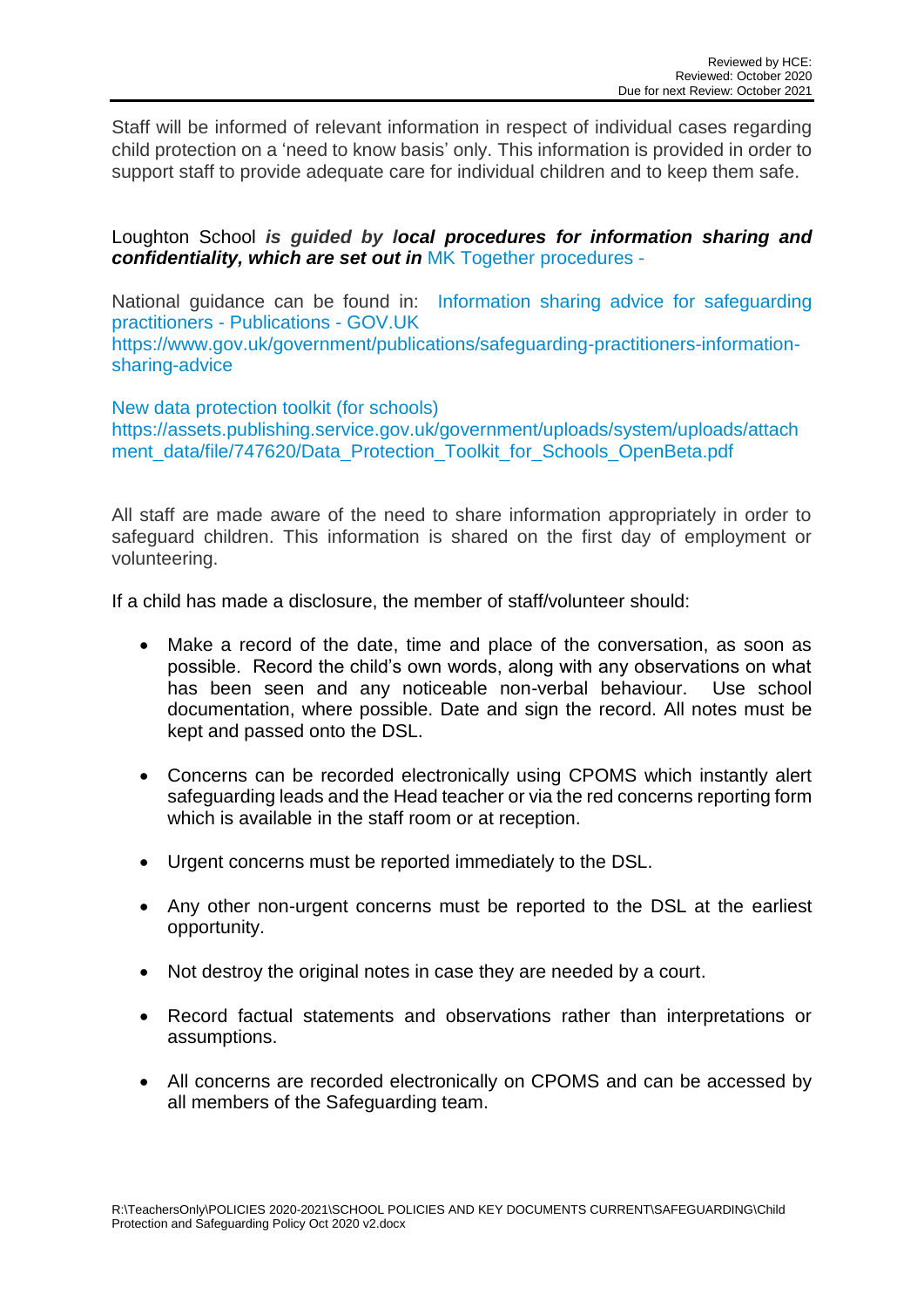- Any staff or volunteers without access to CPOMS, should send an email to the DSL with a red flag and come and tell her verbally.
- A flow chart is displayed in the staff room outlining the reporting procedure.

# **9. DOCUMENTATION AVAILABILITY**

The following documents will be kept in the staff room and at reception, to ensure that they are readily available for staff to access:

- Child Protection policy
- Working Together to Safeguard Children 2018
- Keeping Children Safe in Education 2020
- School Code of Conduct
- Staff Handbook
- Behaviour Policy
- Referral Forms (red form)
- Safeguarding posters
- Flow chart for referrals
- Details of Safeguarding Team
- Contact numbers for MASH etc
- LADO phone number
- Whistleblowing Helpline Poster
- Helpline numbers

# **10.RECORD KEEPING**

Child Protection records are kept electronically on CPOMS Any hand-written reports are filed securely in a fire proof secure cabinet, in the DSL's office and noted on CPOMS. Staff are aware that they must make a record of child protection issues and events as soon as possible and that these records must be signed and dated. Child protection records must not be made in the child's academic file but stored securely and accessible only by designated staff.

These records are kept securely for 25 years (from DOB) on CPOMS, a computer system designed for this purpose.

Child Protection records are shared securely with a receiving school, when a child leaves the school.

# **11.ALLEGATIONS AGAINST MEMBERS OF STAFF and VOLUNTEERS (LADO procedures)**

Loughton School recognises that it is possible for staff and volunteers to behave in a manner that causes harm to children and takes any allegation made against members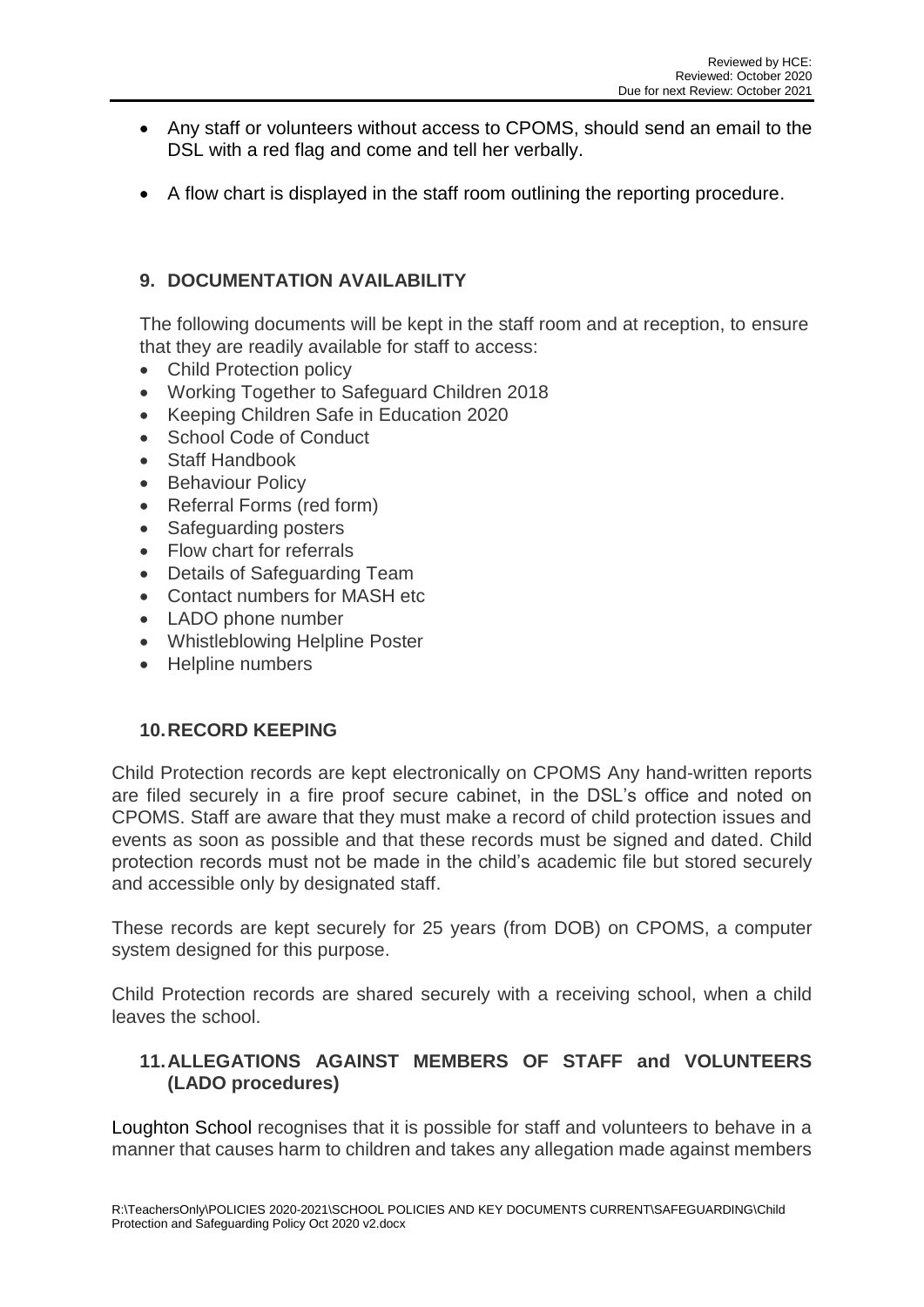of staff or volunteers seriously. Loughton School recognises that this may happen in any organisation and that we all should be observant of each other's behaviour.

The local arrangements for managing allegations are understood and followed. All staff know who to talk to if they are concerned about the behaviour of an adult.

**The LADO must be contacted within one working day in respect of all cases in which it is alleged that a person who works with children has:**

- behaved in a way that has harmed, or **may** have harmed a child;
- possibly committed a criminal offence against or related to a child; or
- behaved towards a child or children in a way that indicates they **may** pose a risk of harm to children.
- behaved or may have behaved in a way that indicates they may not be suitable to work with children.

Staff are encouraged to talk to the Designated Safeguarding Lead, unless the concern is about them. If the concern is about the DSL then the concern should be shared with the head teacher.

If the concern is about the Headteacher then the concern should be raised with the Chair of Governors.

If the concern is around the organisation, staff can go directly to the Local Authority Designated Officer (LADO). The LADO is a good source of advice and guidance.

*Keeping Children Safe in Education Part 4: Allegations of abuse made against teachers and other staff* sets out the duties of employers and employees in handling allegations and also in caring for their employees. This section covers a range of relevant processes, incorporating **the role of the LADO.**

# **All safeguarding allegations against staff must be reported to the LADO within 24 hours.**

Loughton School *is guided by local procedures for managing allegations against staff, carers and volunteers, which are set out in chapter 1.2.6 [MK Together](http://www.mkscb.org/mkscb-professionalsandvolunteers/displayarticle.asp?ID=60650)  [procedures](http://www.mkscb.org/mkscb-professionalsandvolunteers/displayarticle.asp?ID=60650)*

# **11.ALLEGATIONS AGAINST PUPILS AND PEER ON PEER ABUSE**

Children and young people can be perpetrators of abuse. This can manifest itself in many ways and may include gender issues. It may include children and young people being sexually touched/assaulted or subjected to initiation-type violence. Peer-on-peer abuse may also involve sexting - the taking and sharing of self-generated sexual imagery (see peer on peer policy).

Loughton School has a number of policies that address this issue. Relevant policies include the behaviour policy, anti-bullying policy, child protection policy and online safety policy.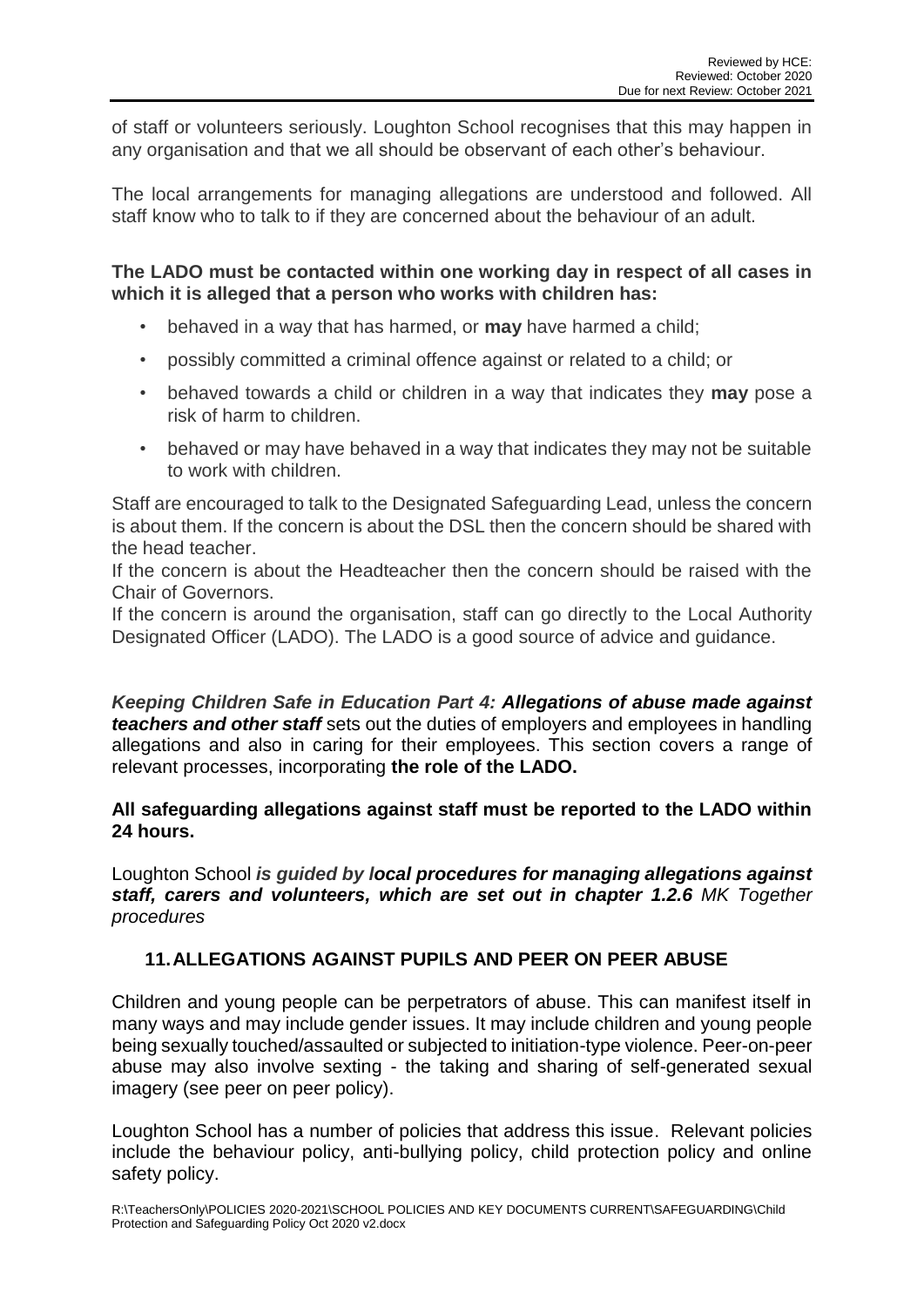Loughton School is aware that in peer on peer abuse, that both the perpetrator and the abused will need additional support.

Where there is reasonable cause to suspect that a child is suffering or likely to suffer significant harm the Designated Safeguarding Lead must be informed. Advice will be sought from the Milton Keynes Multi Agency Safeguarding Hub (MASH) and a referral may be made. The police may also be informed.

The school must take action to ensure the safety and welfare of all pupils, including the victim, the accused and others who are directly or indirectly involved. Parents and carers will be informed at the earliest opportunity.

# **12.THE USE OF SCHOOL PREMISES BY OTHER ORGANISATIONS**

Where services or activities are provided separately by another body using the school premises, the governing body will seek signed assurances annually that the body concerned has appropriate policies and procedures in place in regard to safeguarding children and child protection.

Loughton School's visitor policy and lettings policy are adhered to when decisions are made as to whether to grant access to visitors and other organisations We expect a high standard in terms of safeguarding children and expect organisations to have procedures in place to safeguard children, referral routes identified, safer recruitment checks and ongoing vigilance.

# **13.CROSS REFERENCE TO OTHER SCHOOL POLICIES**

Loughton School recognises that a number of other school policies and procedures form part of the wider safeguarding and child welfare agenda and therefore this Child Protection Policy should be read in conjunction with the policies listed below:

- Anti-bullying policy
- E-safety policy
- Photography and Videos
- Health and safety policy
- Procedures for accessing risk e.g. school trips
- Safer recruitment policies and practice
- Induction and Code of Conduct for staff
- Peer on Peer Abuse

(This is not an exhaustive list)

# **14.POLICY REVIEW**

The governing body is responsible for reviewing this policy annually or more often if legislation or guidance changes and ensuring that it is compliant with current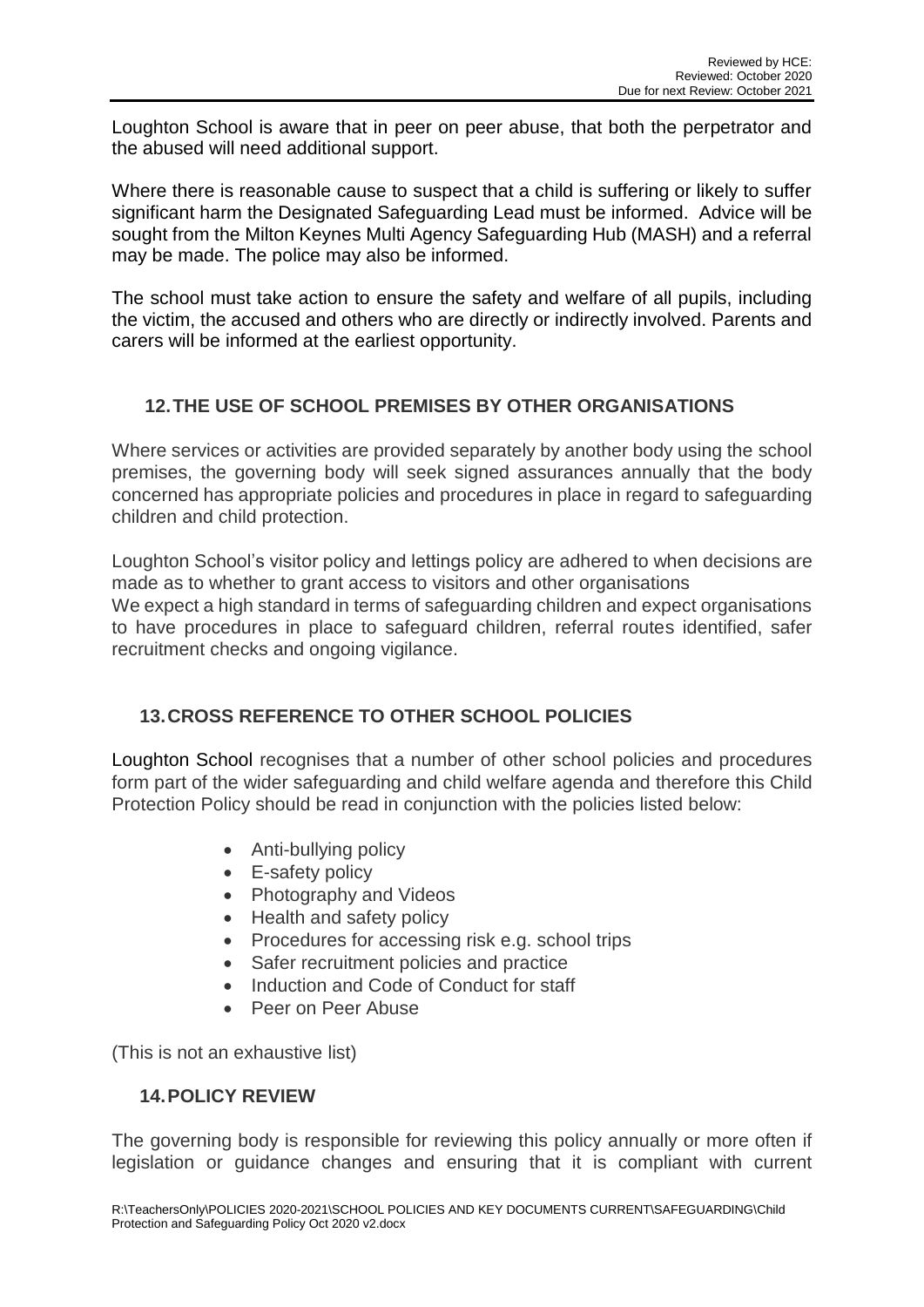legislation and good practice. Also for ensuring that the school maintains an up to date list of key contacts (which is available to all staff) and related policy and procedures are kept up to date. The school is signed up to updates from MK Together to ensure that local procedures are incorporated in practice as soon as possible

A schedule of policy renewal dates is in place and the clerk to the governors is responsible for highlighting when each policy is due to be renewed. An annual audit carried out before the Section 175 audit is due is used to assure Governors that policies and procedures are up to date and working in practice.

# **15.CONTACTS AND FURTHER INFORMATION**

#### **To make a referral or consult Children's Services regarding concerns about a child:**

**Multi-Agency Safeguarding Hub (MASH)**: Tel: 01908 253169 or 253170 during office hours or Emergency Social Work Team 01908 265545 out of office hours email: [children@milton-keynes.gov.uk](mailto:children@milton-keynes.gov.uk)

# **For allegations about people who work with children:**

Contact the MASH as above or: Local Authority Designated Office (LADO) – Jo Clifford Tel: 01908 254306 email: [lado@Milton-keynes.gov.uk](mailto:lado@Milton-keynes.gov.uk)

# **If in doubt – consult**

For information about safeguarding training for schools and education settings contact Leadership and Governance Services

**Tel: 01908 253787 or email leadershipandgovernance@milton-keynes.gov.uk** For general queries regarding safeguarding, please feel free to contact the Children & Families Head of Safeguarding:

**Tel: 01908 254307 or email: Julia.roberts@milton-keynes.gov.uk (until a permanent appointment is made)**

More information and guidance about safeguarding children and inter-agency training opportunities can be found on: **WWW.MKPDC.ORG.UK**

NSPCC Helpline: 0808 800 5000

Childline: 0800 1111

FGM helpline: [0800 028 3550](tel:08000283550)

LA Channel Panel Chair: 01908 254533

Whistleblowing Helpline: 0800 028 0285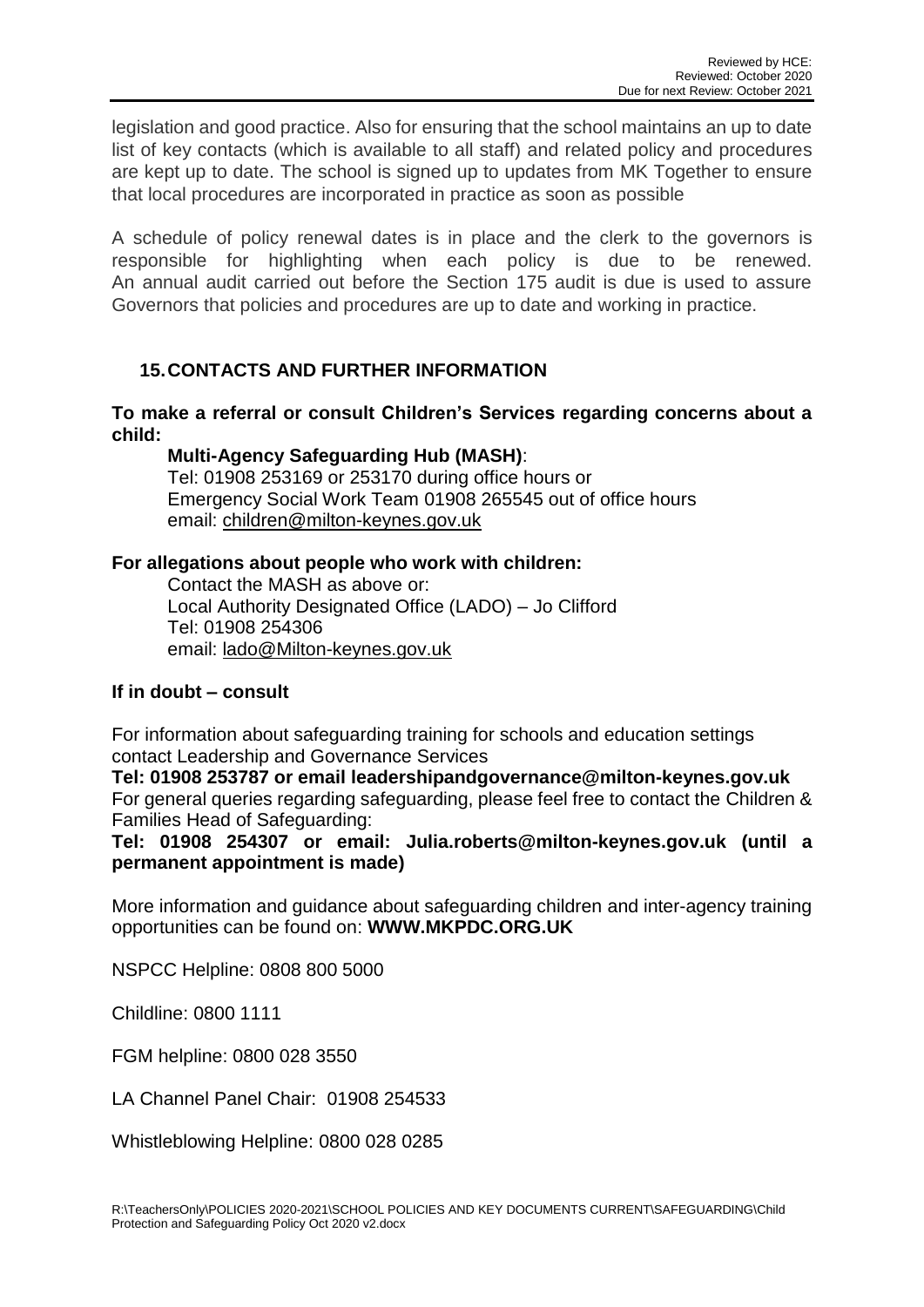# **Appendix 1 PREVENT Policy**

Loughton School is fully committed to safeguarding and promoting the welfare of all its pupils. As a school, we recognise that safeguarding against radicalisation is no different from safeguarding against any other vulnerability. All staff are expected to uphold and promote the fundamental principles of British values, including democracy, the rule of law, individual liberty and mutual respect, and tolerance of those with different faiths and beliefs.

Radicalisation is defined as the act or process of making a person more radical or favouring of extreme or fundamental changes in political, economic or social conditions, institutions or habits of the mind. Extremism is defined as the holding of extreme political or religious views.

Any visiting speakers are checked and monitored to ensure that they do not promote radicalisation or hate crime.

Staff are fully engaged in being vigilant about radicalisation; they overcome professional disbelief that such issues will not happen here and ensure that we work alongside other professional bodies and agencies to ensure that our pupils are safe from harm.

The principle objectives are that:

- All Staff and Governors have an understanding of what radicalisation and extremism are and why we need to be vigilant in school.
- All Staff and Governors will know what the school policy is on anti-radicalisation and extremism and will follow the policy when issues arise.
- All parents and pupils will know that the school has policies in place to keep pupils safe from harm and that the school regularly reviews its systems to ensure they are appropriate and effective.
- A risk assessment is undertaken to alert staff to the level of potential risk within the school.

Staff receive PREVENT training and are constantly vigilant and remain fully informed about the issues which affect Milton Keynes.

Early intervention is vital, and staff are aware of the established processes for front line professionals to refer concerns about individuals and/or groups.

The Designated Safeguarding Lead and the Headteacher will deal swiftly with any referrals made by staff or with concerns reported by staff.

Action will be taken on a case-by-case basis and referrals will be made to the Channel Panel as necessary.

LA LEAD - Melanie Marshman [melanie.marshman@milton-keynes.gov.uk](mailto:jane.harrison@milton-keynes.gov.uk) 01908 254533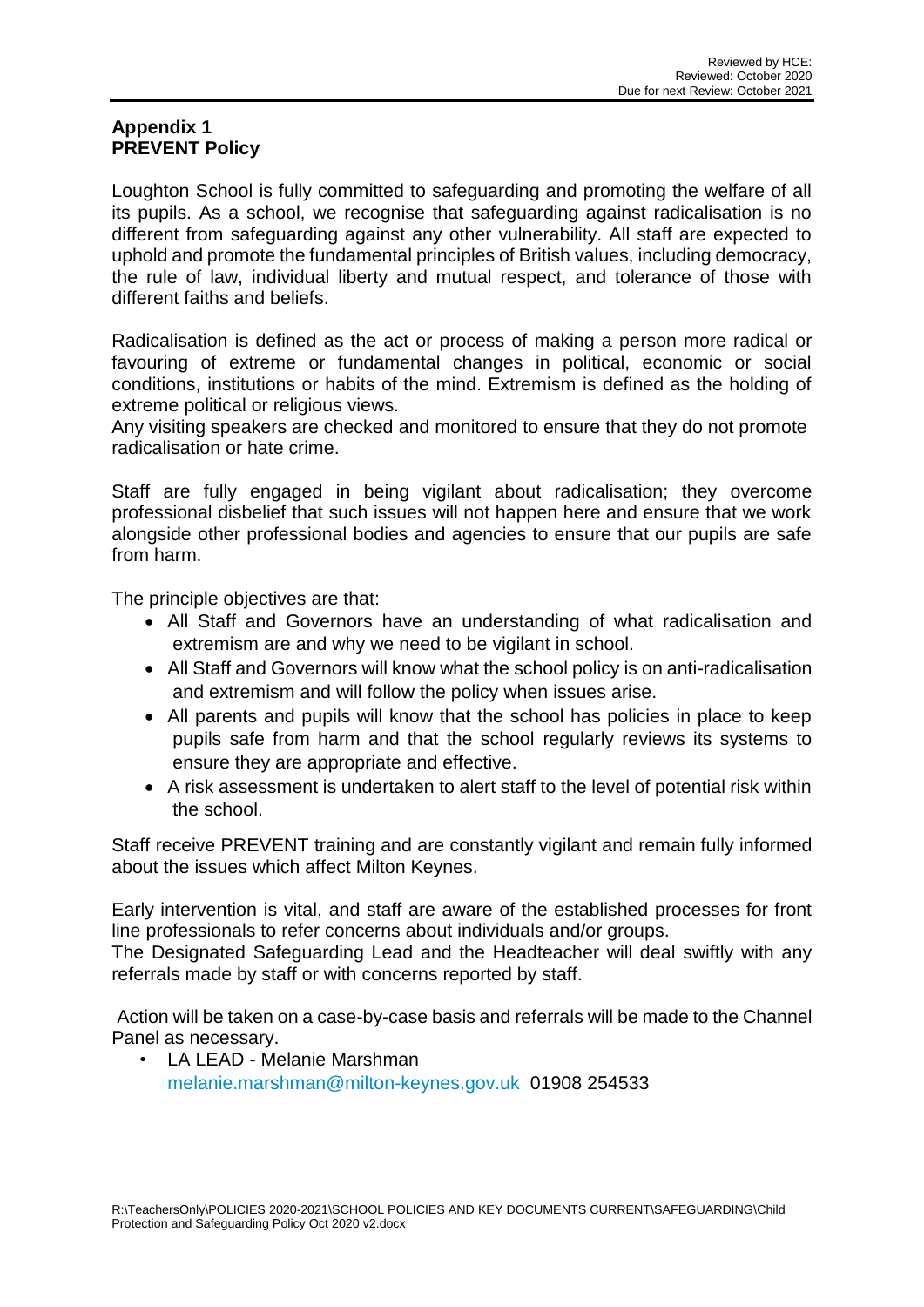# **Appendix 2 Female Genital Mutilation Policy (FGM)**

Loughton School is within Milton Keynes, which is one of the top ten high risk areas for FGM in the country.

Female genital mutilation (FGM) comprises all procedures that involve partial or total removal of the external female genitalia, or other injury to the female genital organs for non-medical reasons.

The practice is mostly carried out by traditional circumcisers, who often play other central roles in communities, such as attending childbirths.

Children between the ages of 0 and 17 are at risk, with the biggest risk being for 2-4 year olds.

It is nearly always carried out on minors and is a violation of the rights of children. The practice also violates a person's rights to health, security and physical integrity, the right to be free from torture and cruel, inhuman or degrading treatment, and the right to life when the procedure results in death.

At Loughton School, we believe that all our pupils should be kept safe from harm. Female Genital Mutilation affects girls particularly from north African countries, including Egypt, Sudan, Somalia and Sierra Leone.

It is illegal in the United Kingdom to allow girls to undergo female genital mutilation either in this country or abroad. People guilty of allowing FGM to take place are punished by fines and up to fourteen years in prison.

At Loughton School, we have a duty to report concerns we have about girls at risk of FGM to the police and social services.

At Loughton School, we believe that every child has the right to be safe from harm, we monitor the ethnicity of children attending the school who may come from countries where FGM is practiced. We have a duty to report concerns to MASH of children who may have been subjected to FGM or are at risk of FGM.

Our Designated Safeguarding Lead is trained to use the FGM screening tool and understands how to refer to the FGM panel as well as immediate concerns being reported through to MASH.

Our staff are all trained to identify possible signs and symptoms of FGM as part of our standard safeguarding reporting procedures.

All FGM referrals are a joint referral, with the individual identifying the concern being supported by the DSL to make a referral.

FGM Helpline - 0800 028 3550 · [fgmhelp@nspcc.org.uk](mailto:fgmhelp@nspcc.org.uk) Mandatory Duty to report - 101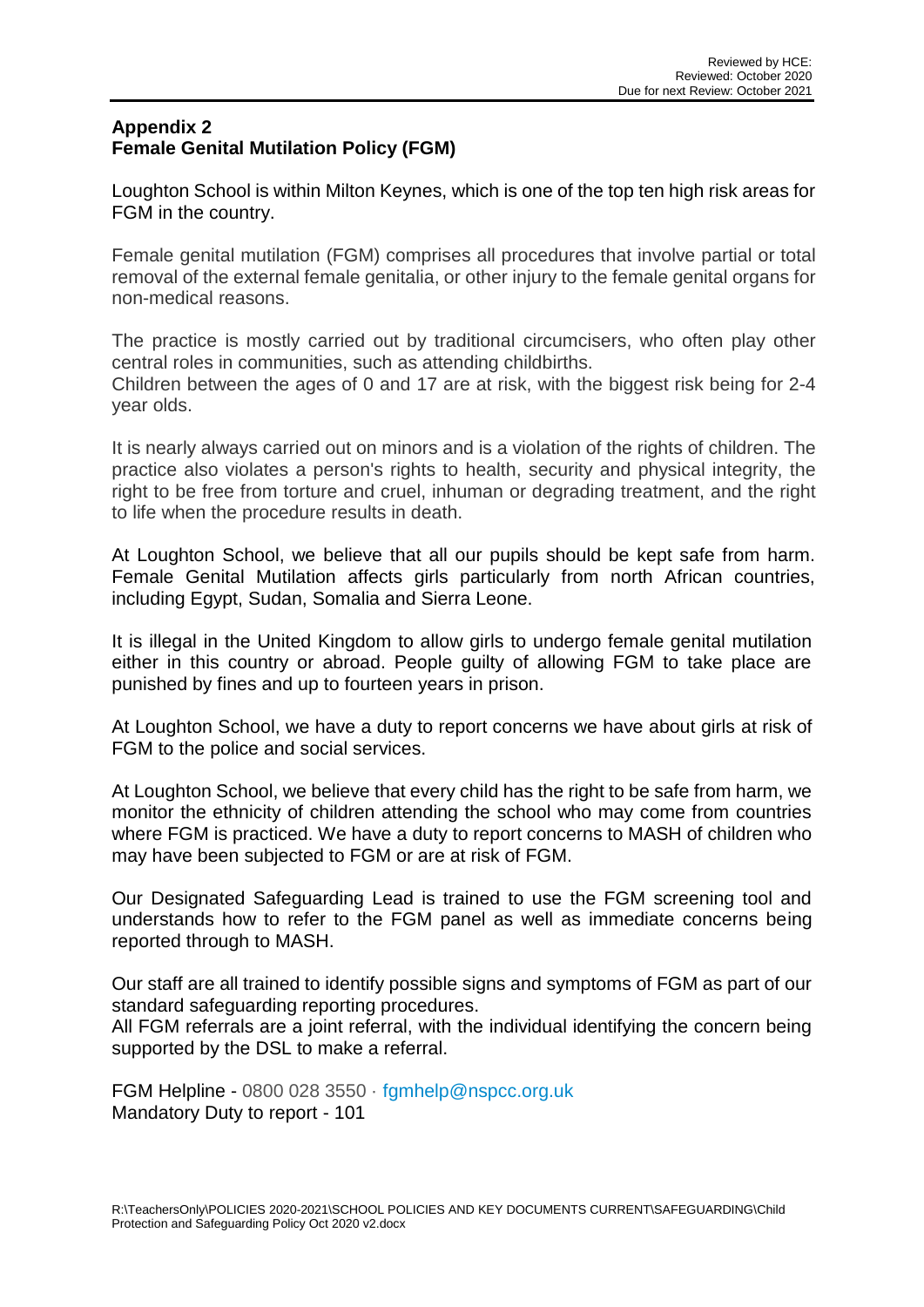# **Appendix 3 Child Sexual Exploitation (CSE)**

Child sexual exploitation is a form of child sexual abuse. It occurs where an individual or group takes advantage of an imbalance of power to coerce, manipulate or deceive a child or young person under the age of 18 into sexual activity (a) in exchange for something the victim needs or wants, and/or (b) for the financial advantage or increased status of the perpetrator or facilitator. The victim may have been sexually exploited even if the sexual activity appears consensual. Child sexual exploitation does not always involve physical contact; it can also occur through the use of technology.

Children aged 12-15 years of age are most at risk of child sexual exploitation although victims as young as 8 have been identified, particularly in relation to online concerns. Equally, those aged 16 or above can also experience child sexual exploitation, and it is important that such abuse is not overlooked due to assumed capacity to consent. Account should be taken of heightened risks amongst this age group, particularly those without adequate economic or systemic support.

At Loughton School, we believe that all our pupils should be kept safe from harm. Child Sexual Exploitation can happen to any child, but some groups such as looked after children, children with learning difficulties, children with disabilities are more vulnerable.

At Loughton School, we have a duty to report concerns we have about girls or boys who we believe are at risk of CSE or being sexually exploited to the police and social services.

We believe that every child has the right to be safe from harm, we monitor the attendance of children attending the school. **Child Sexual Exploitation (CSE)** is a form of child sexual abuse. It occurs where an individual or group takes advantage of an imbalance of power to coerce, manipulate or deceive a child or young person under the age of 18 into sexual activity (a) in exchange for something the victim needs or wants, and/or (b) for the financial advantage or increased status of the perpetrator or facilitator. The victim may have been sexually exploited even if the sexual activity appears consensual. Child sexual exploitation does not always involve physical contact; it can also occur through the use of technology.

At Loughton School, we believe that every child has the right to be safe from harm, we monitor the attendance of children attending the school and take account of children who have unexplained absences. We have a duty to report concerns to MASH of children who may have been subjected to CSE or are at risk of CSE.

Our Designated Safeguarding Lead is trained to use the Child Criminal Exploitation screening tool (Which has a CSE element) and understands how to refer to the CME & MARMM group as well as immediate concerns being reported through to MASH.

Our staff are all trained to identify possible signs and symptoms of CSE as part of our standard reporting procedures.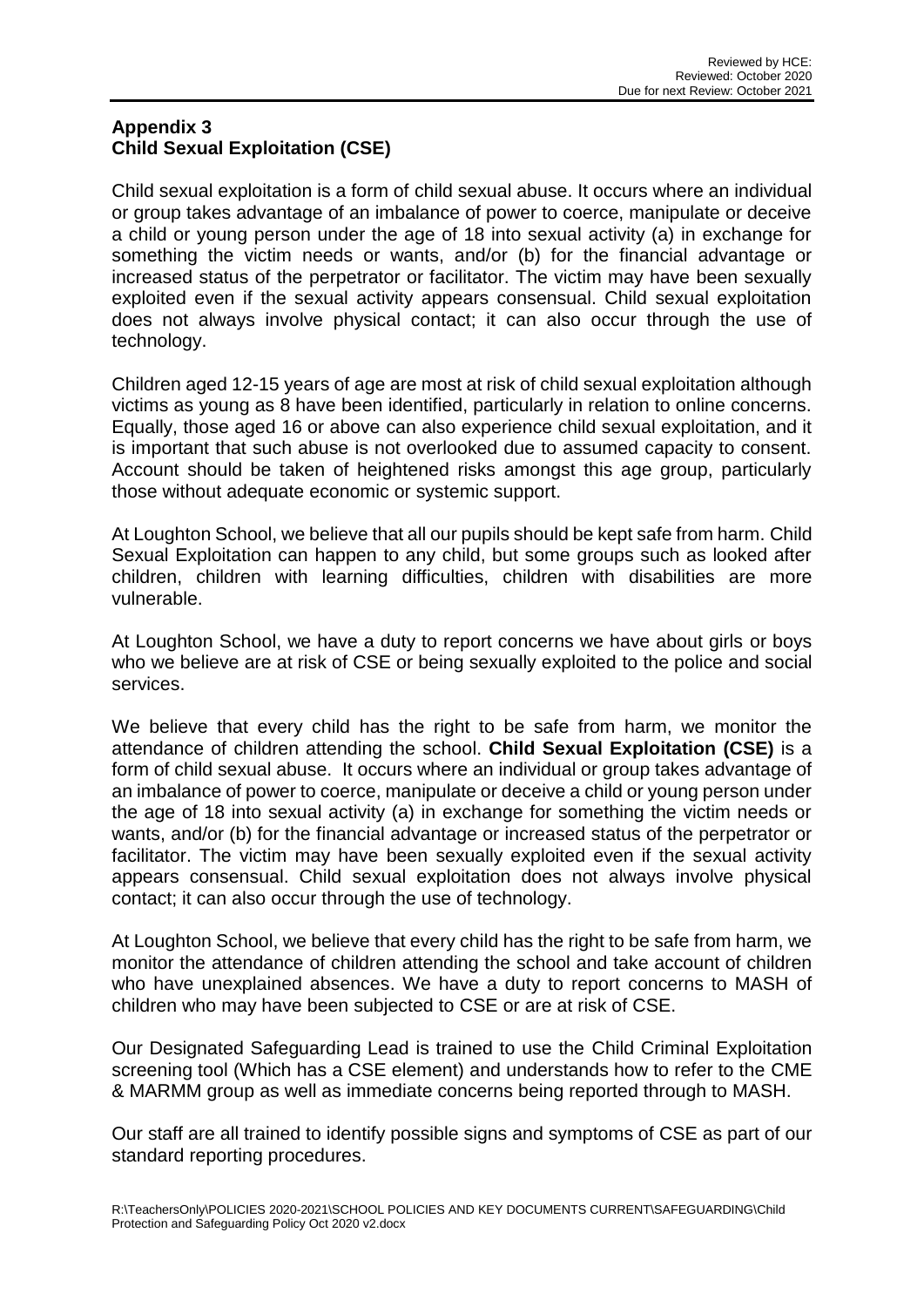#### **Appendix 4 Peer on Peer Abuse Policy**

A number of issues are identified under the peer on peer policy:

- sexual violence and sexual harassment.
- physical abuse such as hitting, kicking, shaking, biting, hair pulling, or otherwise causing physical harm.
- sexting (also known as youth produced sexual imagery).
- initiation/hazing type violence and rituals.
- Upskirting.

#### **Reducing the Risk**

Loughton School believes that children should feel safe at school and be given opportunities to raise concerns and talk to staff about concerns.

We encourage this by having an open-door policy, having posters around the building, detailing who the DSL's are, we also regularly talk about the availability of staff and the opportunity to discuss concerns.

#### **Sexual Violence & Harassment Policy**

Sexual Violence refers to the three following offences:

- Rape
- Assault by Penetration
- Sexual Assault

The term "harmful sexual behaviour" is used to describe behaviour that is problematic, abusive and violent, and that may cause developmental damage.

Harmful sexual behaviour may include:

- Using sexually explicit words and phrases.
- Inappropriate touching.
- Sexual violence or threats
- Sex with other children or adults.
- Sexual interest in adults or children of very different ages to their own.
- Forceful or aggressive sexual behaviour.
- Compulsive habits.

Sexual behaviour can also be harmful if one of the children is much older (especially where there is two years or more difference, or where one child is pre-pubescent and the other is not) and where the child may have SEND.

Sexual harassment refers to unwanted conduct of a sexual nature that occurs online or offline. Sexual harassment violates a pupil's dignity and makes them feel intimidated, degraded or humiliated, and can create a hostile, sexualised or offensive environment. If left unchallenged, sexual harassment can create an atmosphere that normalises inappropriate behaviour and may lead to sexual violence. Sexual harassment includes:

- Sexual comments.
- Sexual "jokes" and taunting.
- Physical behaviour, such as deliberately brushing against another pupil.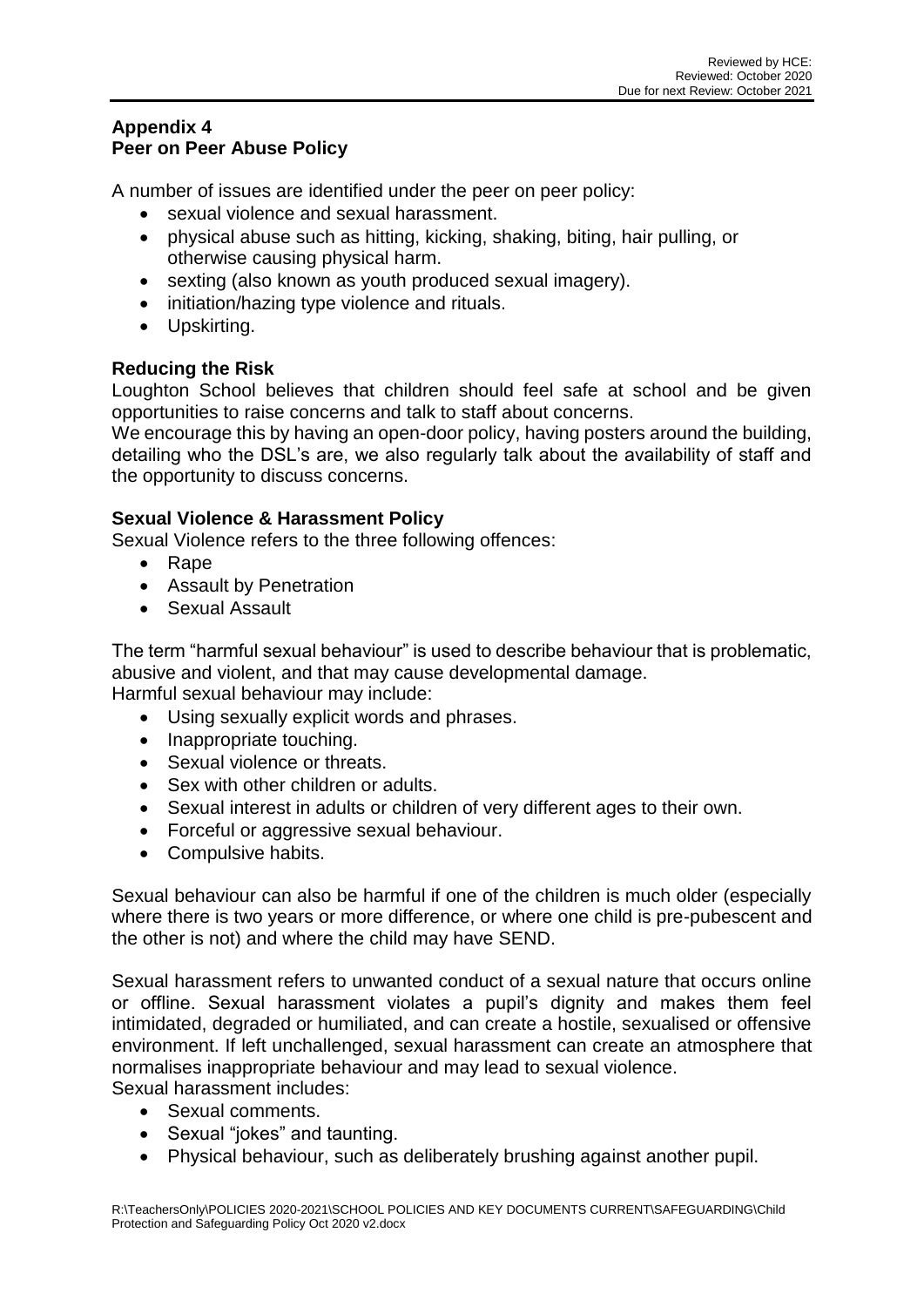• Online sexual harassment, including non-consensual sharing of images and videos and consensual sharing of sexual images and videos (often known as sexting), inappropriate comments on social media, exploitation, coercion and threats – online sexual harassment may be isolated or part of a wider pattern.

# **Initiation/Hazing Ceremonies**

Hazing or initiation ceremonies refers to the practice of rituals, challenges, and other activities involving harassment, abuse or humiliation used as a way of initiating a person into a group. Hazing is seen in many different types of social groups, including gangs, sports teams and school groups.

# **Upskirting**

Upskirting is the practice of taking non-consensual photographs under a person's skirt or kilt, capturing an image of the crotch area, underwear, and sometimes genitalia. Loughton School operates a zero tolerance policy on peer on peer abuse. We will avoid opportunities for this to happen, by ongoing vigilance and clear expectations of behaviour. In order to prevent peer-on-peer abuse and address the wider societal factors that can influence behaviour, the school will educate pupils about abuse, its forms and the importance of discussing any concerns and respecting others through the curriculum, assemblies and PSHE lessons. The school will also ensure that pupils are taught about safeguarding, including online safety, as part of a broad and balanced curriculum in PSHE lessons, RSE and group sessions. Such content will be age and stage of development specific, and tackle issues such as the following:

- Healthy relationships.
- Respectful behaviour.
- Gender roles, stereotyping and equality.
- Body confidence and self-esteem.
- Prejudiced behaviour.
- That sexual violence and sexual harassment is always wrong.

Pupils will be allowed to talk about concerns and sexual behaviour. They are taught how to raise concerns and make a report, including concerns about their friends or peers, and how a report will be handled.

# **Responding to Peer on Peer Abuse**

Victims will always be taken seriously, reassured, supported and kept safe. Victims will never be made to feel like they are causing a problem or made to feel ashamed. If a friend of a victim makes a report or a member of staff overhears a conversation, staff will take action – they will never assume that someone else will deal with it.

The basic principles remain the same as when a victim reports an incident; however, staff will consider why the victim has not chosen to make a report themselves and the discussion will be handled sensitively and with the help of MASH where necessary. If staff are in any doubt, they will speak to the DSL. Where an alleged incident took place away from the school or online but involved pupils from the school, the school's duty to safeguard pupils remains the same.

All staff are trained to handle disclosures, to record those concerns and alert the DSL. Support will be identified for the young person.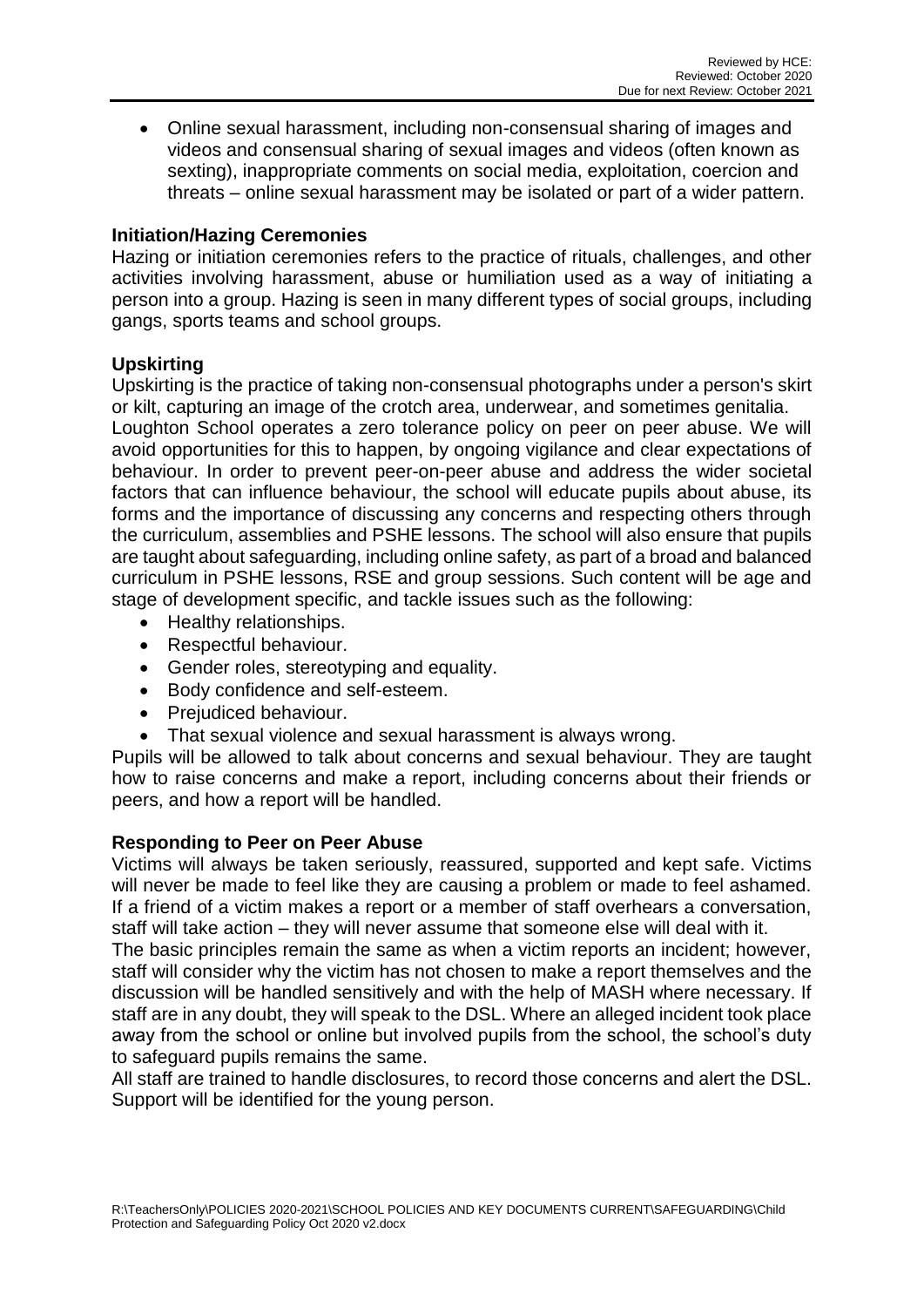# **Appendix 5 Child Criminal Exploitation & County Lines**

Child Criminal Exploitation may involve children being manipulated into undertaking criminal acts such as theft, violence, gang activity.

County Lines refers to drug networks or gangs grooming and exploiting children to carry drugs and money from urban areas to suburban areas, rural areas and market and seaside towns.

Further guidance: [https://www.gov.uk/government/publications/criminal-exploitation](https://www.gov.uk/government/publications/criminal-exploitation-of-children-and-vulnerable-adults-county-lines)[of-children-and-vulnerable-adults-county-lines](https://www.gov.uk/government/publications/criminal-exploitation-of-children-and-vulnerable-adults-county-lines)

Staff will be made aware of pupils with missing episodes who may have been trafficked for the purpose of transporting drugs.

Staff members who suspect a pupil may be vulnerable to, or involved in, this activity will immediately report all concerns to the DSL.

Often, children do not recognise themselves as victims, or that they are being groomed, and as a result, disclosures of such abuse can be unlikely. Therefore, a CCE toolkit should aid in the identification of exploitation if you suspect anyone is in immediate danger, **call the Police on 999**

Practitioners need to exercise their own professional judgment when completing the tool because factors such as the child's age, any additional vulnerabilities, their history etc. may mean that they are more vulnerable to exploitation.

Professional judgment also includes capturing concerns about which they have some evidence and concerns based on 'their gut feeling'. Staff should differentiate between the two and explain this in the 'comments/evidence/description' sections on the toolkit.

Once the DSL has completed the CCE screening and a MARF), the toolkit form must be securely emailed to **[exploitation@milton-keynes.gov.uk](mailto:exploitation@milton-keynes.gov.uk)** where it will be discussed at a weekly Missing, Exploitation and Trafficking meeting (C-MET) to enable any cross-referencing of lower level concerns and intelligence.

The DSL along with MASH will consider a referral to the National Referral Mechanism on a case-by-case basis.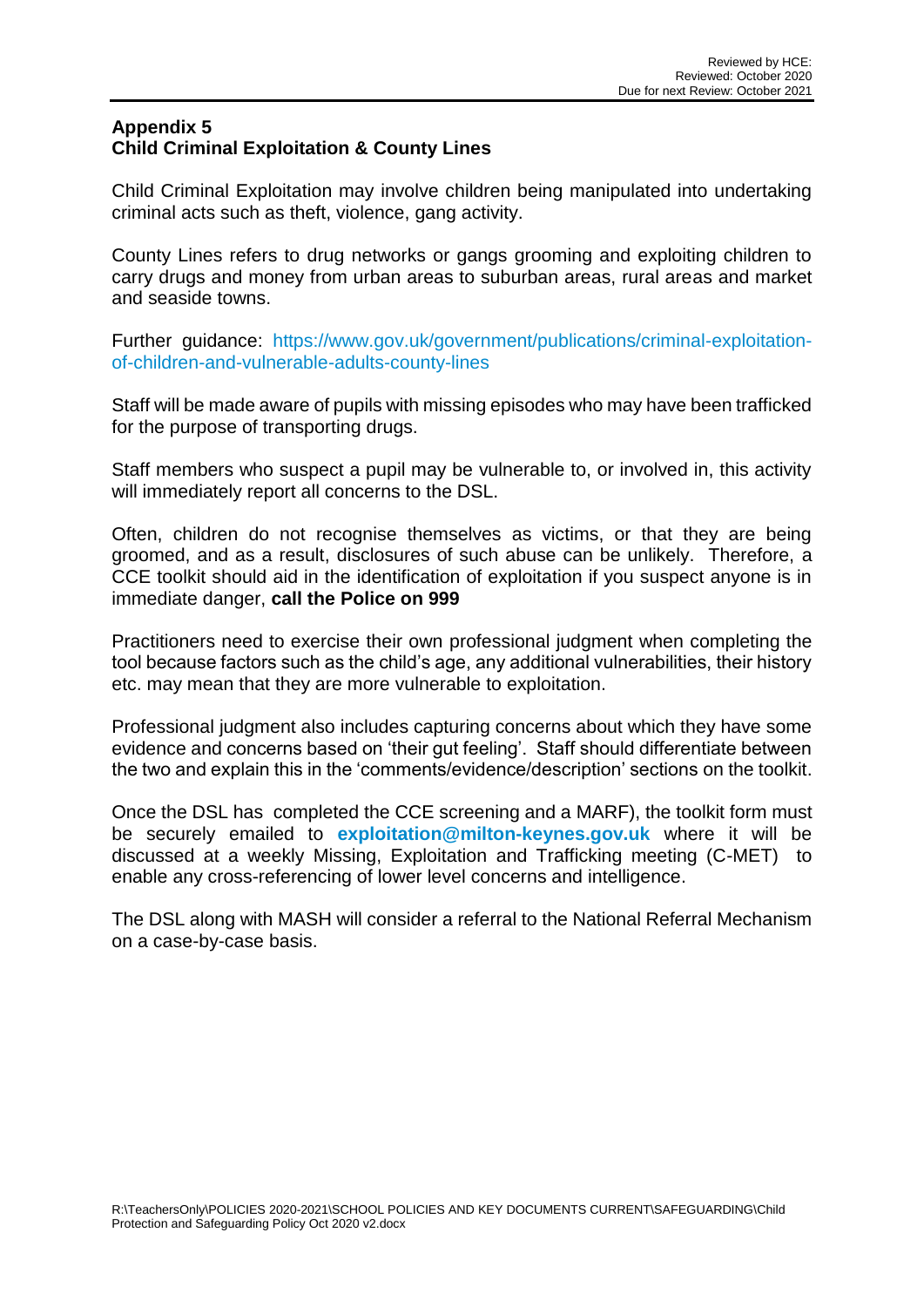# **Appendix 6 Serious Violence**

Staff may be made aware of the indicators which may identify a child is at risk from, or is involved with, serious violent crime.

Staff will be made aware of some of the most significant risk factors that could increase a pupil's vulnerability to becoming involved in serious violent crime.

These risk factors include, but are not limited to, the following:

- A history of committing offences.
- Substance abuse.
- Anti-social behaviour.
- Truancy.
- Peers or family involved in crime and/or anti-social behaviour.

Staff members who suspect a pupil may be vulnerable to, or involved in, serious violent crime will immediately report their concerns to the DSL.

Advice for schools and colleges is provided in the Home Office's Preventing youth violence and gang involvement and its Criminal exploitation of children and vulnerable adults: county lines guidance

[https://www.gov.uk/government/publications/advice-to-schools-and-colleges-on](https://www.gov.uk/government/publications/advice-to-schools-and-colleges-on-gangs-and-youth-violence)[gangs-and-youth-violence](https://www.gov.uk/government/publications/advice-to-schools-and-colleges-on-gangs-and-youth-violence)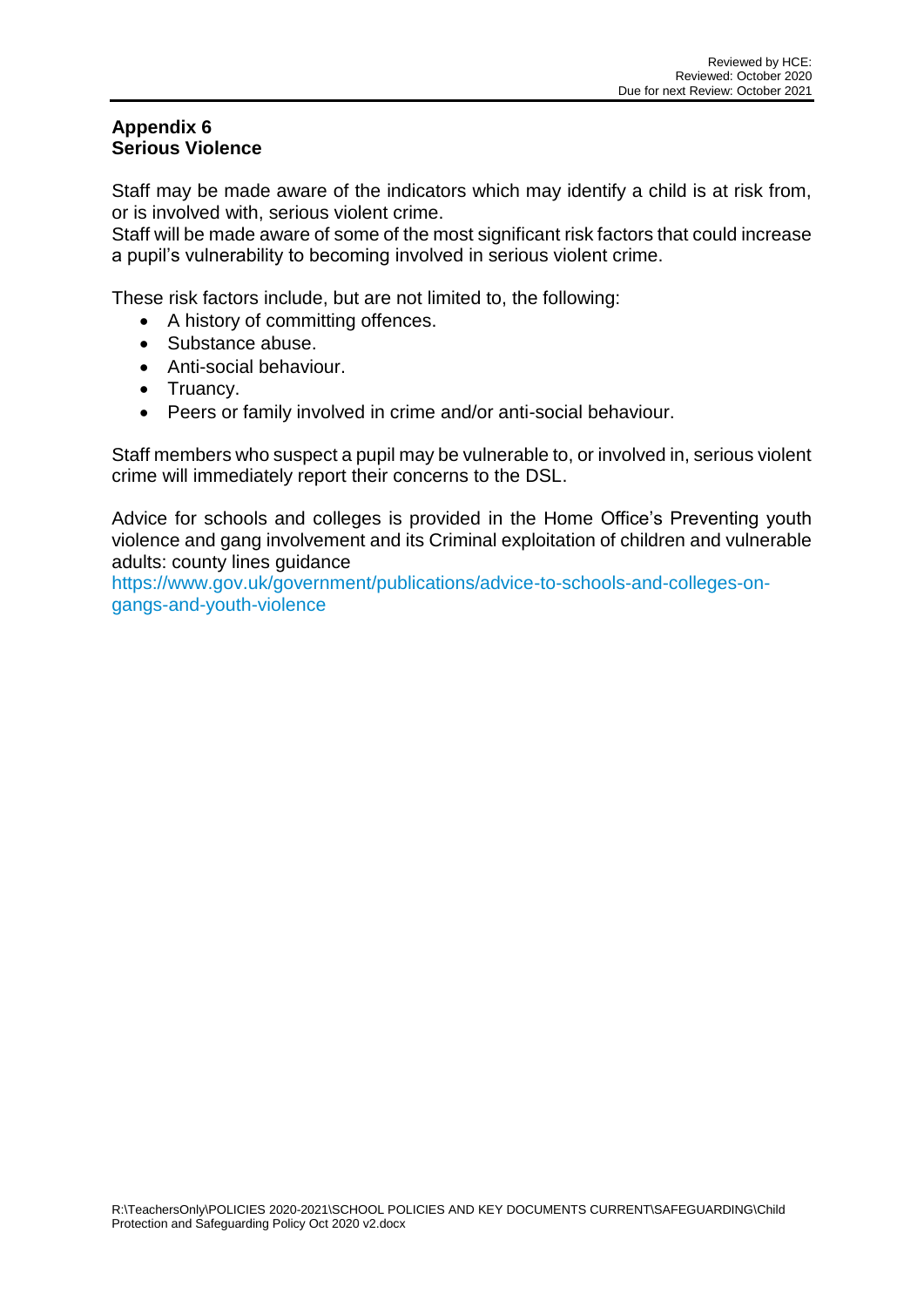#### **Appendix 7 Other safeguarding Issues**

#### **Children where additional consideration needs to be made**

Loughton School acknowledge that all children and young people are, vulnerable at some point and at some level.

Some are at increased risk of vulnerability because of the social, socio-economic, cognitive, ethnic, linguistic or health related factors impacting on themselves, their families or their contexts.

Consequences of being vulnerable may include the following:

- slower attainment and rates of progress than peers
- low levels of emotional wellbeing and engagement
- low self-esteem and poor self-image
- reduced life chances and increased likelihood of becoming NEET (not in education, employment or training)
- school, social and family exclusion
- poor health
- increased likelihood of experiencing or exhibiting bullying behaviour.

Loughton School identifies the following groups as having increased vulnerability, so ensure that particular attention is paid to these groups. We will provide a safe and secure environment, where education is valued and there is a belief in the abilities and potential of all children.

**7.1 Looked After Children** have already experienced some level of trauma and disruption in their lives. Loughton School believes that in partnership with Milton Keynes Council as Corporate Parents we have a special duty to safeguard and promote the education of Looked After Children.

We will support our looked after children and give them access to every opportunity to achieve to their potential and enjoy learning.

We will fulfil our schools' role as corporate parents to promote and support the education of our Looked After Children, by asking the question, 'Would this be good enough for my child?'

We have a Designated teacher for Looked After Children who will act as their advocate and co-ordinate support for them. And a nominated school governor to ensure that the needs of Looked After Children in the school are taken into account at a school management level and to support the Designated teacher. Support the Designated teacher in carrying out their role by making time available and ensuring that they attend training on Looked After Children. The Designated teacher will:

- Maintain an up to date record of all Looked After Children who are on the school roll. This will include:
	- Status i.e. care order or accommodated.
	- Type of Placement i.e. Foster, respite, residential.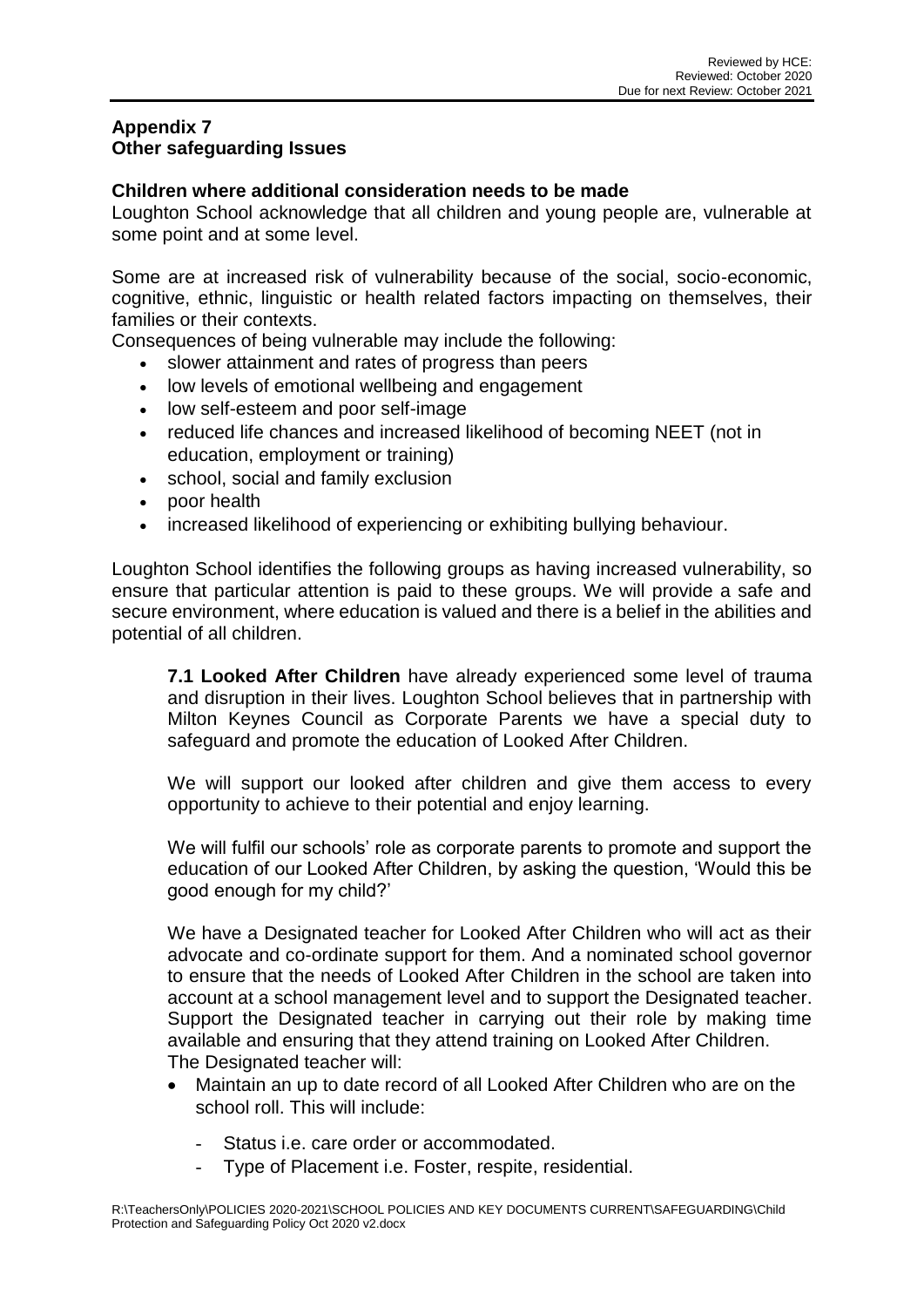- Name of Social Worker, area office, telephone number.
- Daily contact and numbers e.g. name of parent or carer or key worker in children's home.
- SEN Code of Practice School Action/School Action Plus where appropriate
- Child Protection information when appropriate.
- Baseline information and all test results.
- Attendance figures
- **Exclusions**

Ensure that there is a Personal Education Plan for each child/young person to include appropriate targets and above information. This must be compatible with the child's/young person's Care Plan and where applicable include any other school plan, e.g. Statement of Special Education Need, and associated plans, Transition Plan, Pastoral Support Programme.

Ensure that someone attends Children's Services Reviews on each child/young person and/or always prepares a written report which promotes the continuity and stability of their education.

Liaise with the Education Support Service for Looked After Children on a regular basis with regard to the performance, attendance and attainment of Looked After Children.

Ensure that if/when the child transfers school all relevant information is forwarded to the receiving school as a matter of priority.

Ensure that systems are in place to identify and prioritise when Looked After Children are underachieving and have early interventions to improve this in line with existing school policy.

Ensure that systems are in place to keep staff up to date and informed about Looked After Children where and when appropriate.

Ensure that Looked After Children, along with all children are listened to and have equal opportunity to pastoral support in school.

Ensure that they keep the school up to date with current legislation and its implication for the school in respect of Looked After Children.

Report to the Governing body annually on the performance of the looked after children who are on the role of the school.

#### **7.2 Privately Fostered Children**

Private foster carers are people who care for a child by an arrangement between a parent and the carer who may be known or unknown to them.

The child is under 16 years (or 18 with disabilities) and living with a person who is not a close relative or legal guardian and this is for more than 28 days.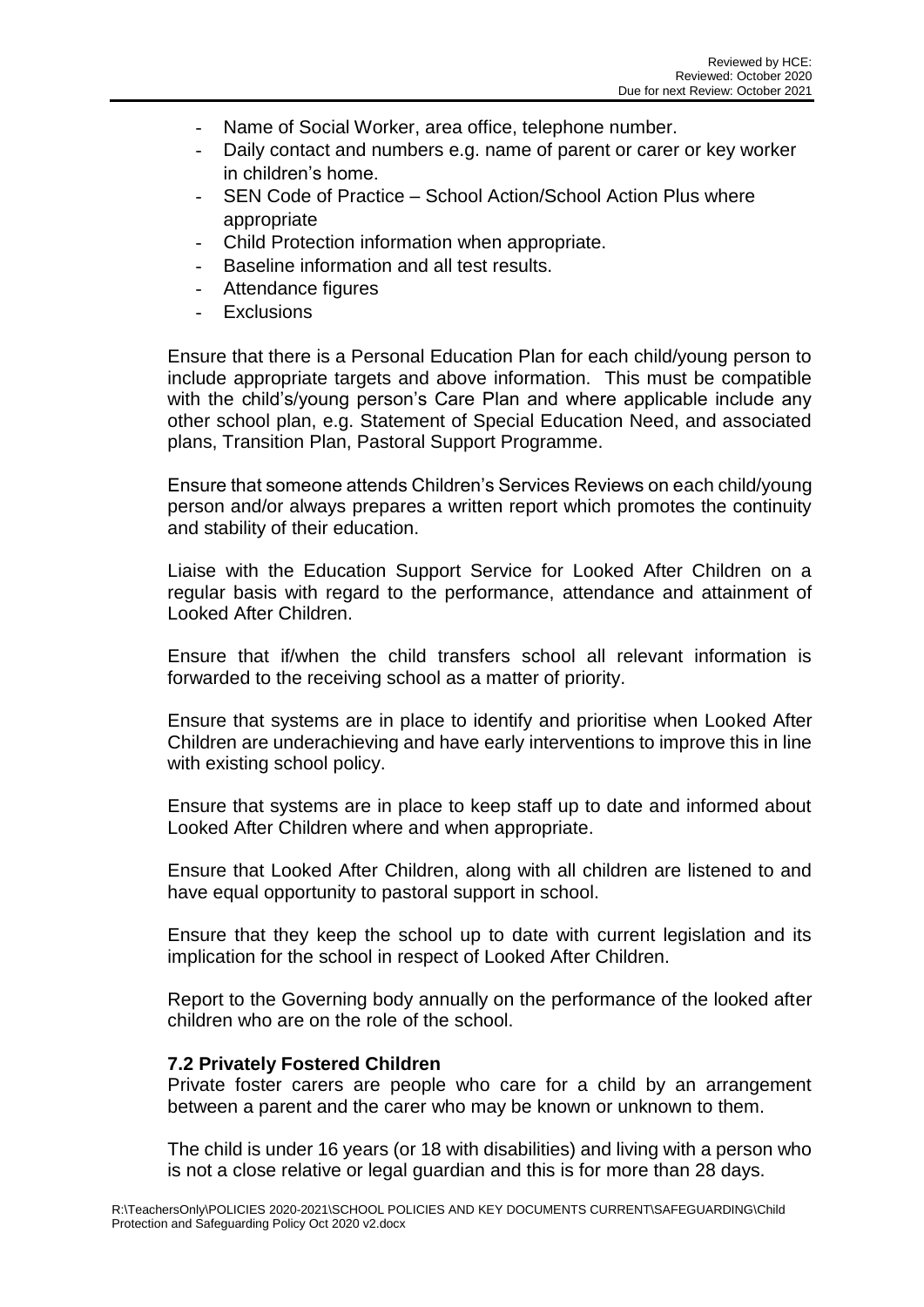Host families who look after children studying with language schools would also be classified as private foster carers.

Loughton School has a duty to inform the Council of any private fostering arrangement that they become aware of.

Milton Keynes Council Private Fostering Team 01908 253206

#### **7.3 Children where there is Domestic Abuse in the home**

Domestic abuse is any type of controlling, bullying, threatening or violent behaviour between people in a relationship. But it isn't just physical violence – domestic abuse includes emotional, physical, sexual, financial or psychological abuse. Domestic abuse can seriously harm children and young people. Witnessing domestic abuse is child abuse, and teenagers can suffer domestic abuse in their relationships.

Loughton School identifies that children living in households where domestic abuse is present are likely to be more vulnerable. Where Domestic abuse has been identified or staff have been made aware of domestic abuse within the home, particular attention will be paid to the children, to ensure they are safe and supported.

#### **7.4 Young Carers**

Children and young people under 18 years who provide regular or on-going care and emotional support to a family member who is physically or mentally ill, disabled or misuses substances……A young carer becomes vulnerable when the level of care-giving and responsibility to the person in need of care, becomes excessive or inappropriate for that child, risking impacting on his or her emotional or physical well-being or educational achievement and lifechances.

#### **7.5 Children with Disabilities and Learning Needs**

A student of compulsory school age or a young person has a learning difficulty or disability if they: a) have a significantly greater difficulty in learning than the majority of others of the same age; or b) have a disability which prevents or hinders them from making use of educational facilities of a kind generally provided for others of the same age in mainstream schools or mainstream post-16 institutions.

Children may be more vulnerable due to communication difficulties, lack of understanding of their own bodies or sexuality or because of multiple carers offering personal care with additional needs

Children with Disabilities Team - 01908 253617

#### **7.6 Children where there is Parental Substance Misuse**

Loughton School when working with substance misusing parents recognise that children are not necessarily at risk just because a parent uses substances.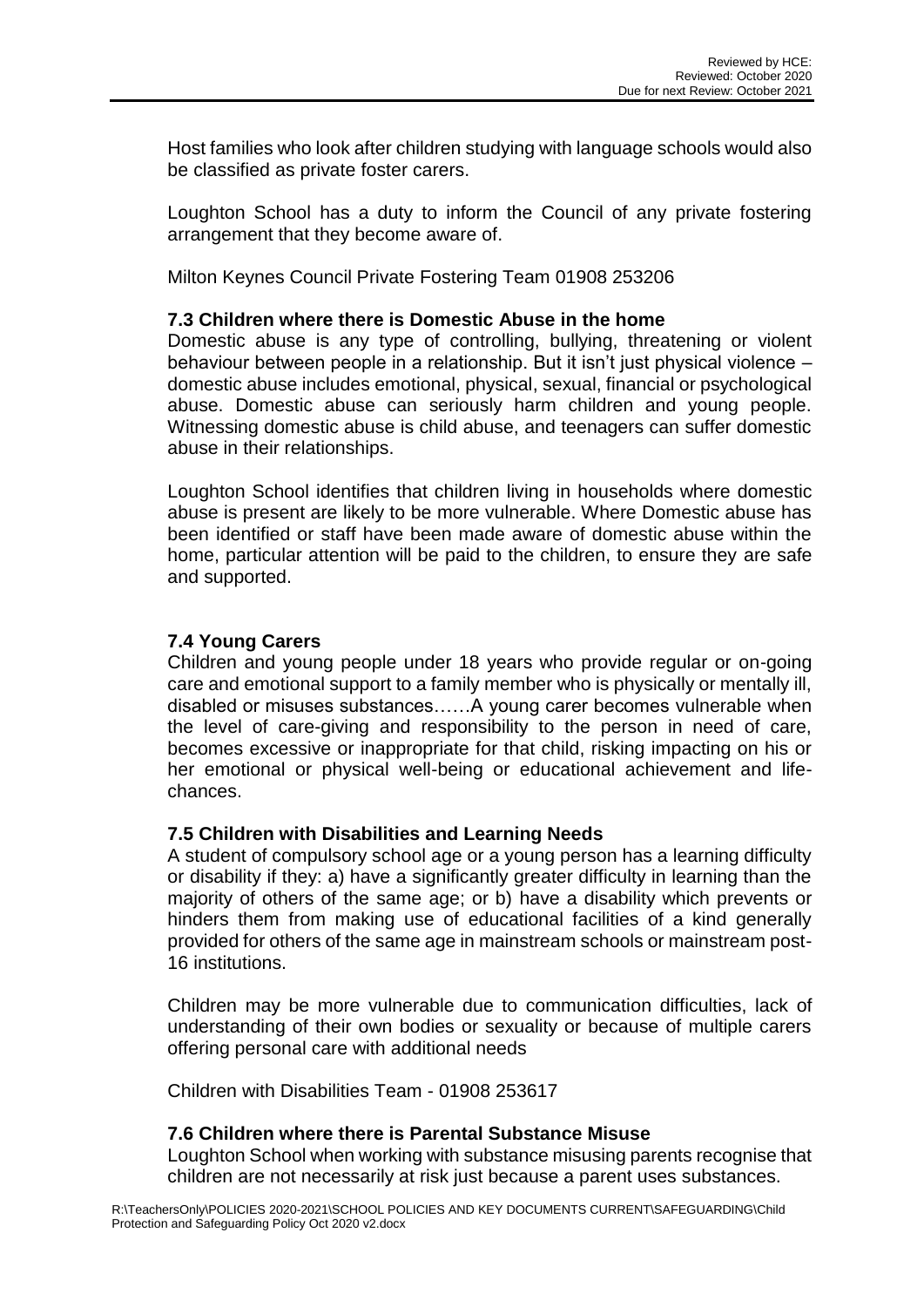Many children of substance misusing parents receive good parenting, stability and have all their needs fully met. However, Loughton School are alert to the possibility that substance misuse by a parent may lead to a child being considered as a child in need, and may prevent a child from receiving the level and quality of care that they need.

The Designated Safeguarding Lead will support families to access additional services when needed and will make a referral to Children and Family Practices where appropriate.

#### **7.7 Children where there is Parental Mental Health Issues**

Loughton School staff understand the effects that parental mental health may have upon the children in the family. Not all parents and children will need the support of health and social care, but those that do will need to get support that is acceptable, accessible and effective for the whole family. We recognise that the adults with mental health issues may have long periods where they are coping well, but there may be periods when they are unwell and unable to manage adequate parenting for their child.

The Designated Safeguarding Lead will support families to access additional services when needed and will make a referral to Children and Family Practices where appropriate.

#### **7.8 Families where there may be Honour Based Abuse**

Honour based Abuse is a crime or incident which may have been committed to protect or defend the honour of the family or community.

It is often linked to family members or acquaintances who mistakenly believe someone has brought shame to their family or community by doing something that is not in keeping with the traditional beliefs of their culture. For example, honour based violence might be committed against people who:

- become involved with a boyfriend or girlfriend from a different culture or religion
- want to get out of an arranged marriage
- want to get out of a forced marriage
- wear clothes or take part in activities that might not be considered traditional within a particular culture

Loughton School is mindful that different groups will have cultural expectations and beliefs, but when this impacts on the safety or wellbeing of a child or is in contravention of UK law, the school are required to refer to Children Social Care.

# **7.9 Children from Asylum Seeking Families**

Children who arrive in the UK without their parents or carers usually go into the care of their nearest public authority and will often live with approved foster carers when there is no suitable family member or guardian to care for them.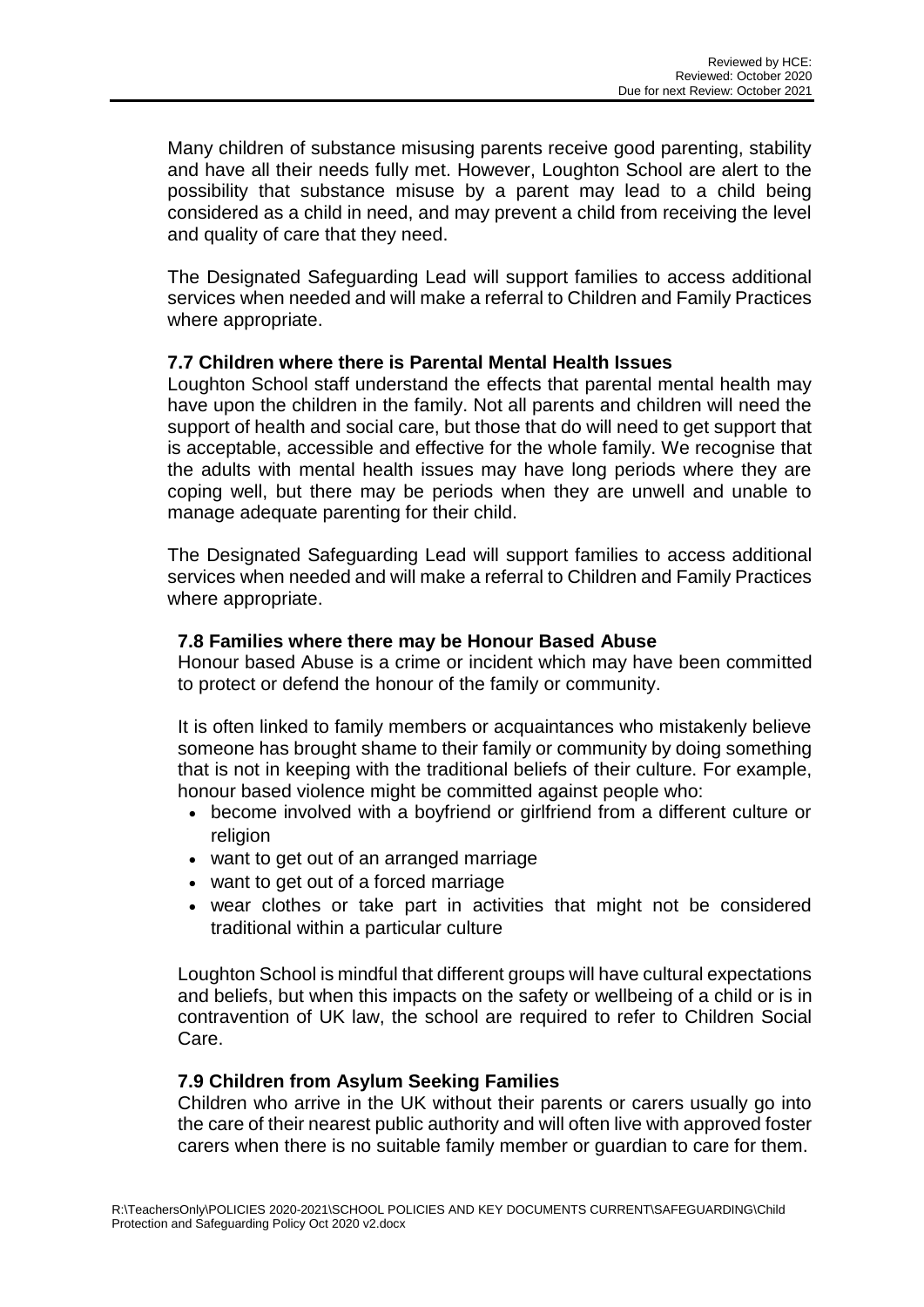Asylum-seeking children may have experienced persecution for their beliefs, or because of their ethnic or social group. Some may have seen adults they loved murdered, beaten tortured or raped; others may have had members of their family 'disappear' with no warning or explanation. Some may have come from a country where they would have been forced to fight as a child soldier if they remained. It is likely that these children will be more vulnerable because of their experiences.

Loughton School is particularly vigilant of these children. The Designated Safeguarding Lead will seek support and help as soon as concerns have been identified.

#### **7.10 Children where English is a second language**

Loughton School is aware that children coming from households where English is the second language may find it more difficult to identify and express any concerns that they have.

Loughton School is sensitive to the needs of these children. The Designated Safeguarding Lead will seek support and help as soon as concerns have been identified. An interpreter will be brought in if required to ensure effective communication.

If a referral is made to MASH, the Designated Safeguarding Lead will ensure that they are aware of the language spoken and if there is a need for a translator.

#### **7.11 Special Education Needs**

Loughton School recognise that children with Special Education Needs may be more vulnerable by nature of their needs. These children may have learning problems or disabilities that make it harder for them to learn than most children of the same age. Many children will have special needs of some kind at some time during their education. At Loughton School we ensure that staff are sensitive to identifying and supporting these needs and ensuring that identification, pastoral support and additional support are offered.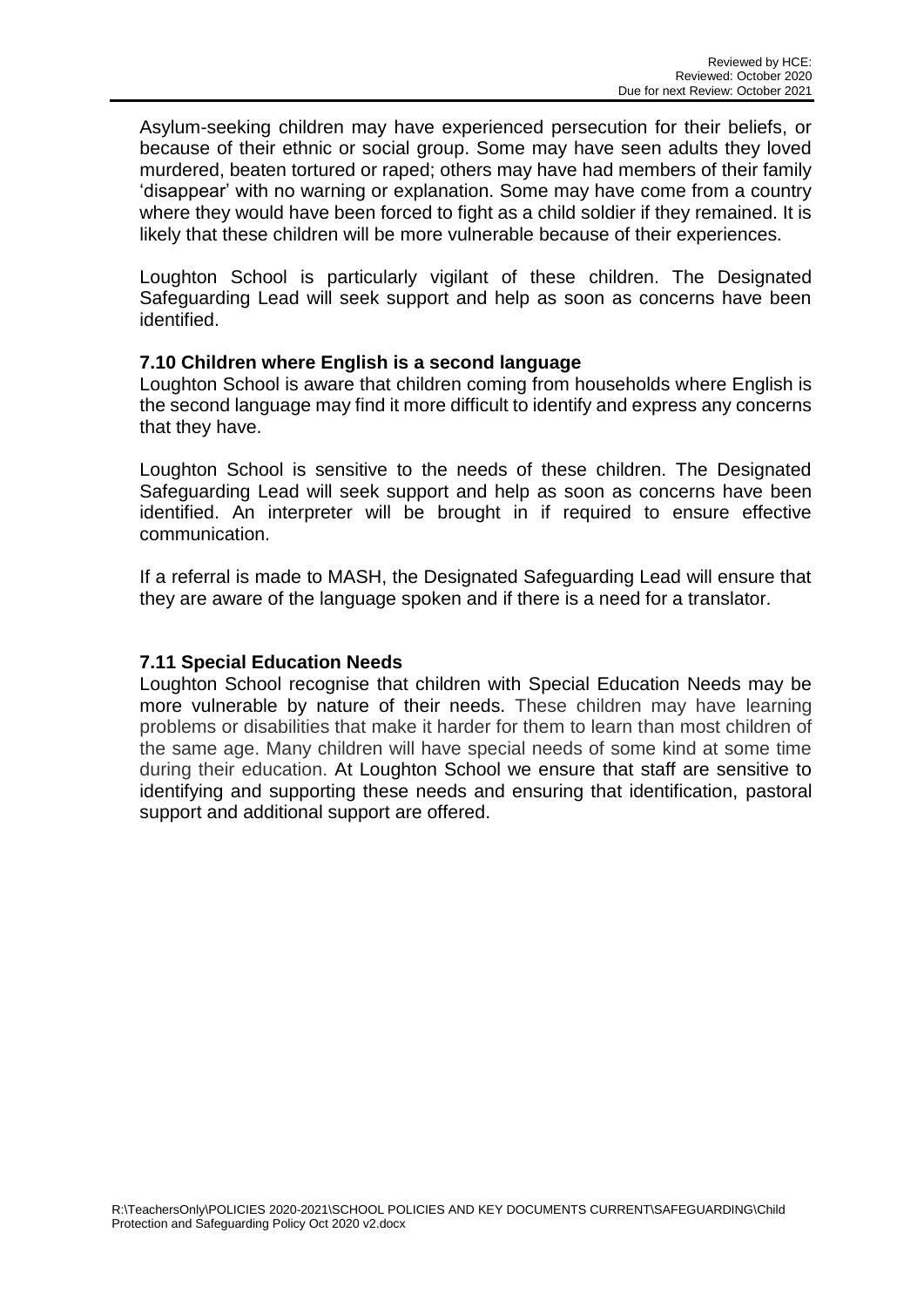#### **Appendix 8 COVID-19 related issues**

We expect all staff to follow all additional rules and guidance put in place by the Senior Leadership team at school, DfE, PHE, DoH government guidance and legislation.

Staff must follow all COVID-19 rules in and outside of school in a positive manner and encourage others including parents and children, to adhere to the rules.

This may mean that guidelines related to COVID-19 may be updated on a frequent basis. Staff must keep aware of any changes made.

#### **Staff MUST check their email every day, as lots of information will be sent out via email due to not being able to meet in big groups.**

There will always be a DSL available, they can be contacted via the school radio system. The DSL will come to you in the classroom.

Cleaning arrangements have been increased and rooms will be cleaned on a regular basis. Items that are difficult to clean will be removed and items left within classrooms will remain

Staff and children are not required to wear masks or visors, some may choose to do so, If masks are worn, they should be worn according to government guidance, covering the nose and mouth.

Masks should be removed using the ear straps, they should be discarded safely as soon as they become wet.

Children will be within class bubbles, with allocated teachers, but at times may need to be in year group bubbles. These bubbles will not mix. If there is a positive COVID case, then only those with close contact will need to isolate. We will refer to Public Health England immediately and follow their advice.

If a child becomes ill at school, we will isolate the child and contact parents to collect immediately. Staff looking after the child should wear a mask and gloves and try to maintain a distance of 2m.

#### **The common symptoms of COVID-19 are:**

- · a high temperature of 37.8<sup>o</sup>c, and/or
- · a new, continuous cough
- · loss of sense of taste or smell

Anyone who has these symptoms must self-isolate until they can be tested. If the test is negative, they can return to school, If the test is positive they should not return to school for 10 days.

Staff and pupils will be encouraged to wash hands frequently.

Anyone who has come into close contact with the individual must self-isolate for 10 days.

Children and staff showing symptoms should not be attending school and should isolate according to current government guidance, Work will be provided by the school for children who are self-isolating.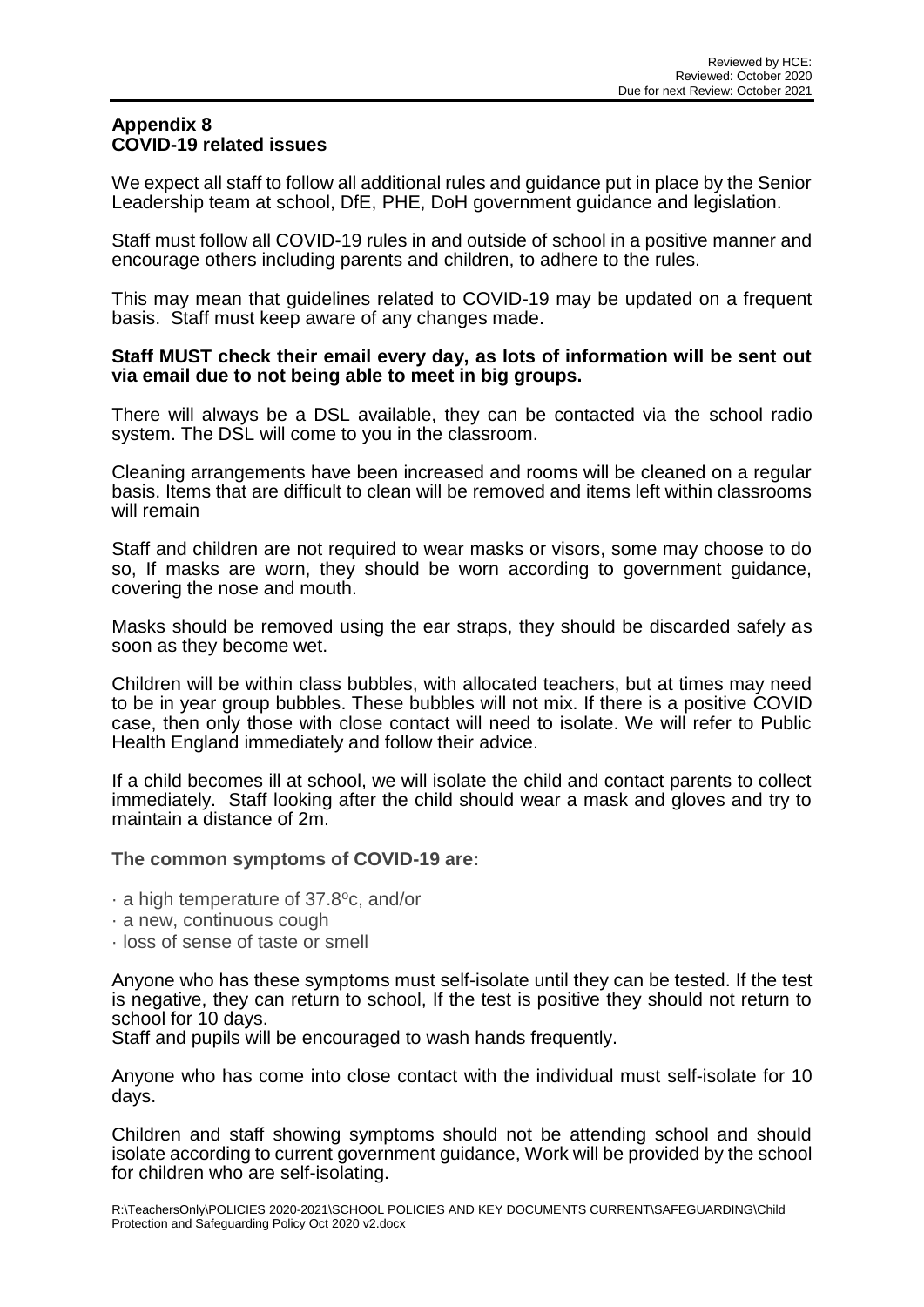Contact will be regularly made with children and families who are self-isolating.

Assemblies will be held in individual classes, to maintain social distancing.

Parents evenings will not be taking place, reports will be sent home at the end of autumn term instead. Virtual meetings may be held with parents if required.

#### **School Day**

The format during the COVID-19 pandemic is as follows: There will be a staggered start to the day for all children. This will be 8.30am, 8.45am and 9am

| <b>BREAKTIMES</b> |       |
|-------------------|-------|
| Years 5/6         | 10.00 |
| Years 3/4         | 10.15 |

For assembly times, see the class timetables.

LUNCHTIMES All year groups 12.15 – 1.15

END OF SCHOOL DAY

There will be staggered end to the day for all children. This will be 2.45pm, 3pm and 3.15pm

Parents will be encouraged to self-distance during pick-up times, staff should encourage them to leave promptly.

This may be subject to change as additional restrictions and guidance is issued.

Staff with COVID-19 symptoms must notify the Headteacher and seek a test. They may only return if the result is negative and if not, they must isolate according to current Government quidance.

Staff with family who display symptoms are required to quarantine in line with Government guidance, they must notify school immediately.

In the event of a partial closure or full closure, further guidance will be issued. The school will ensure that work is available for children online and that regular contact is made.

If possible, school will remain open for essential workers' children and children who are considered vulnerable or in need of additional support.

Staff will be notified of the DSL on duty each day. The DSL will be expected to have regular contact with CSC to discuss individual children.

I have read and understood follow the guidance

Signed **Signed Example 2.1 Signed Print Name Print Name** 

Date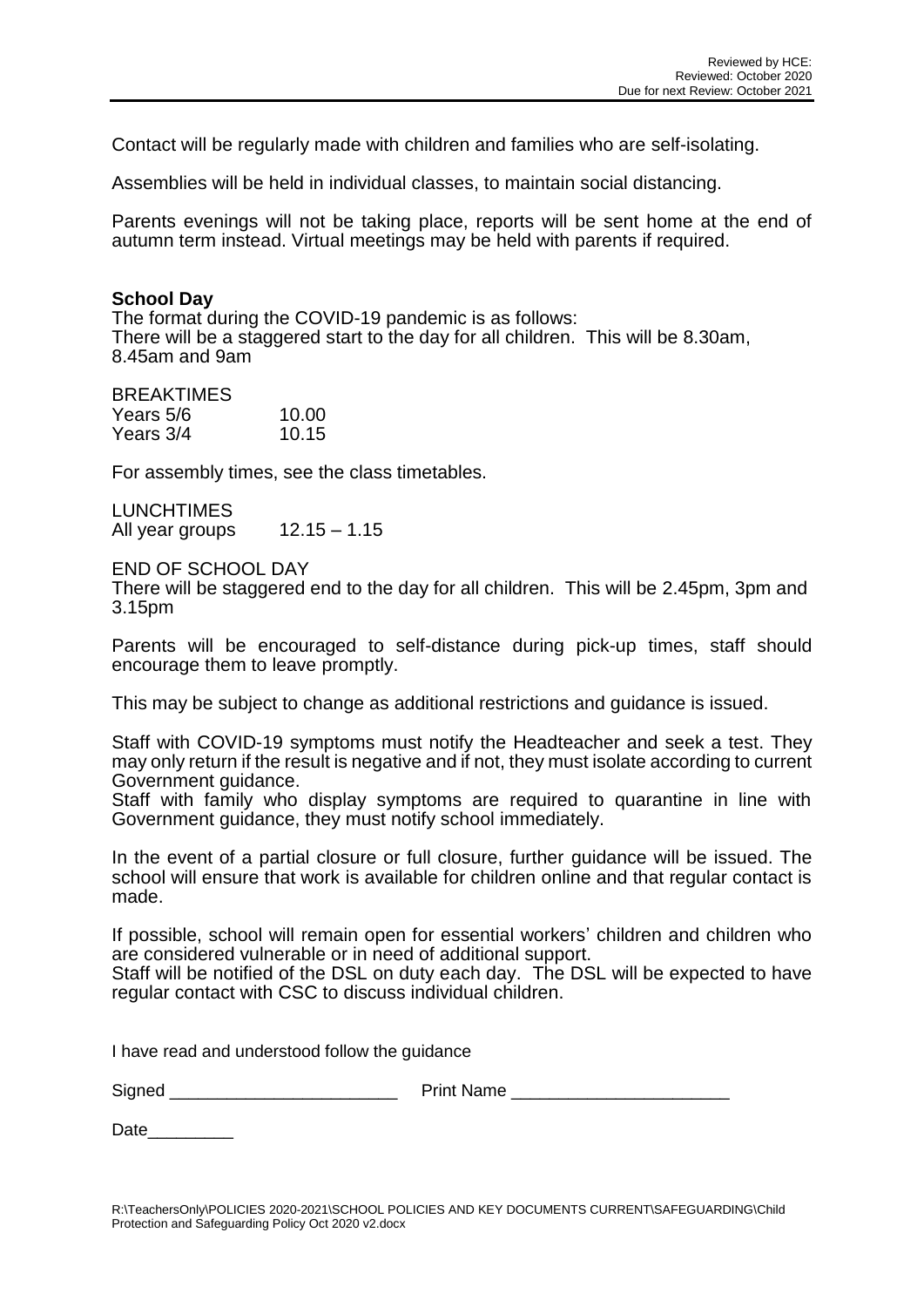

# **Loughton School**

# **Reporting Safeguarding & Child Protection Concerns**

R:\TeachersOnly\POLICIES 2020-2021\SCHOOL POLICIES AND KEY DOCUMENTS CURRENT\SAFEGUARDING\Child Protection and Safeguarding Policy Oct 2020 v2.docx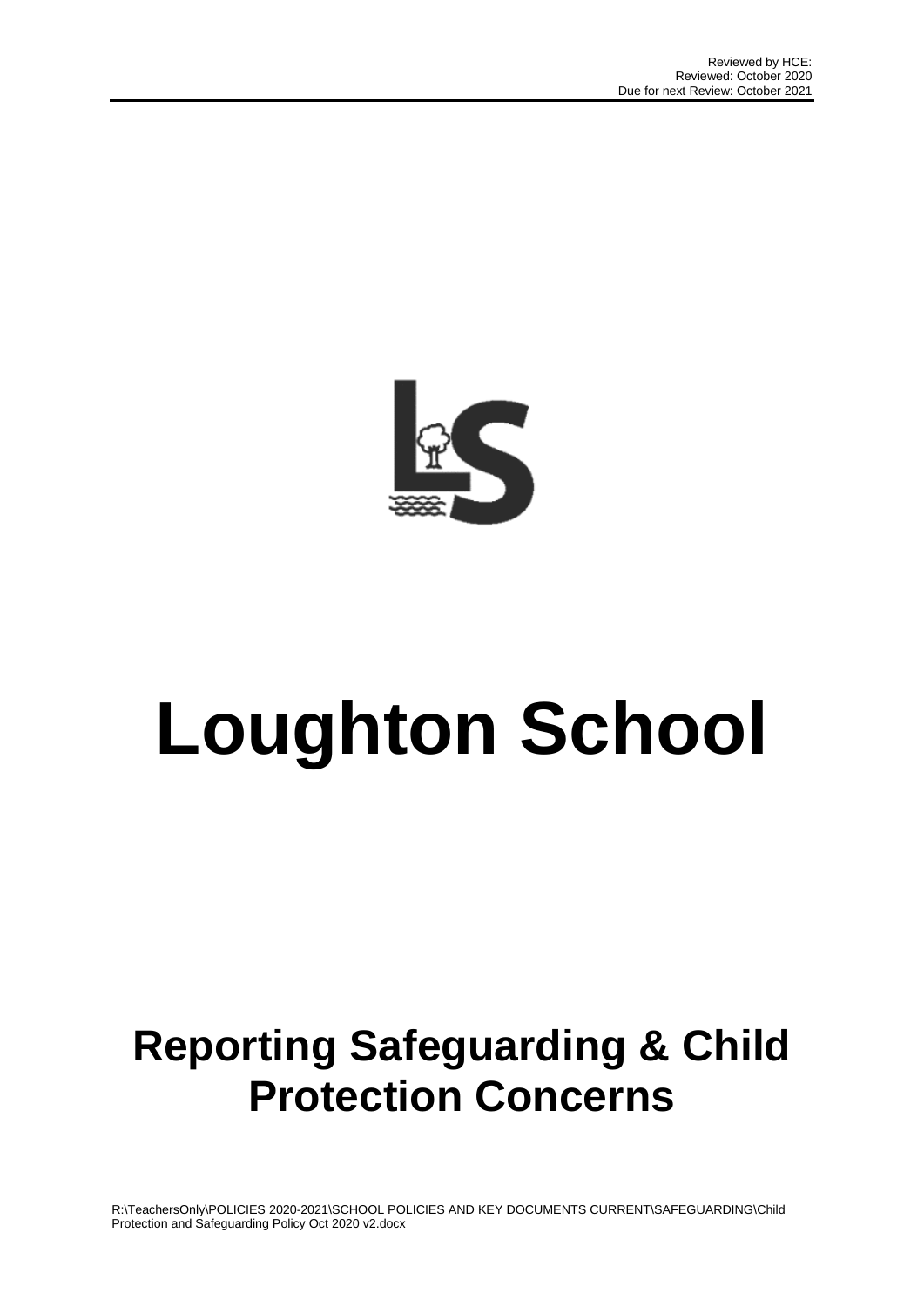# **All staff should record on CPOMS. Staff without access should email the DSL and red flag the email. They should also come and tell her verbally. Use the form below as guidance.**

**Notes to remember: When dealing with disclosure, remember the child may be distressed. You should follow:**

Tell me **Explain Describe** 

What When **Where** Who **If there is more than one witness – separate reports need to be completed. Do not discuss between each other.**

|                 | $FAT + FUDE$ Completed by Starf with concerns |
|-----------------|-----------------------------------------------|
| Date & time of  |                                               |
| incident        |                                               |
| Name of child   |                                               |
| involved        |                                               |
| (please include |                                               |
| any other name  |                                               |
| child is known  |                                               |
| by)             |                                               |
| Details of      |                                               |
| incident or     |                                               |
| disclosure      |                                               |
| including       |                                               |
| witnesses       |                                               |
| Record the      |                                               |
| questions you   |                                               |
| asked           |                                               |
| Do NOT ask      |                                               |
| leading         |                                               |
| questions       |                                               |
| Do NOT ask      |                                               |
| child to write  |                                               |

PART 1 – to be completed by staff with concerns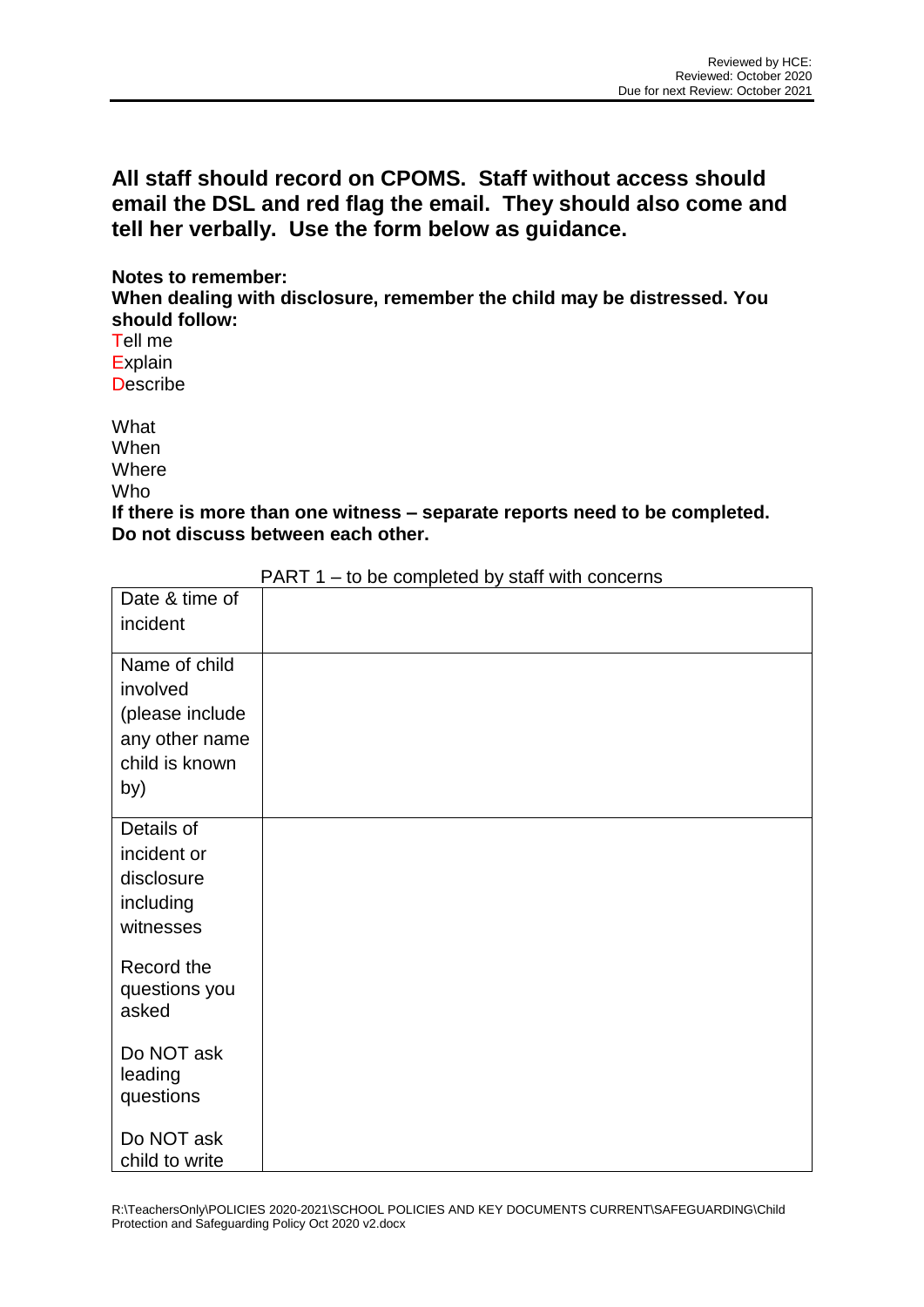| down what has<br>happened                                                                 |                                                                                           |
|-------------------------------------------------------------------------------------------|-------------------------------------------------------------------------------------------|
| Who you<br>passed the<br>information to                                                   |                                                                                           |
| Did you inform<br>child that you<br>would be<br>passing<br>information on<br>and to whom? |                                                                                           |
| Action taken:                                                                             |                                                                                           |
| (CP lead to<br>complete only)                                                             |                                                                                           |
|                                                                                           |                                                                                           |
| Has report<br>been shared<br>with<br>parents/carers?                                      | Yes/No<br>Please detail any reasons why the report cannot be shared with<br>parent/carer? |

Signed …………………………………………………

Role…………………………………………………….

Date……………………………………………………

R:\TeachersOnly\POLICIES 2020-2021\SCHOOL POLICIES AND KEY DOCUMENTS CURRENT\SAFEGUARDING\Child Protection and Safeguarding Policy Oct 2020 v2.docx